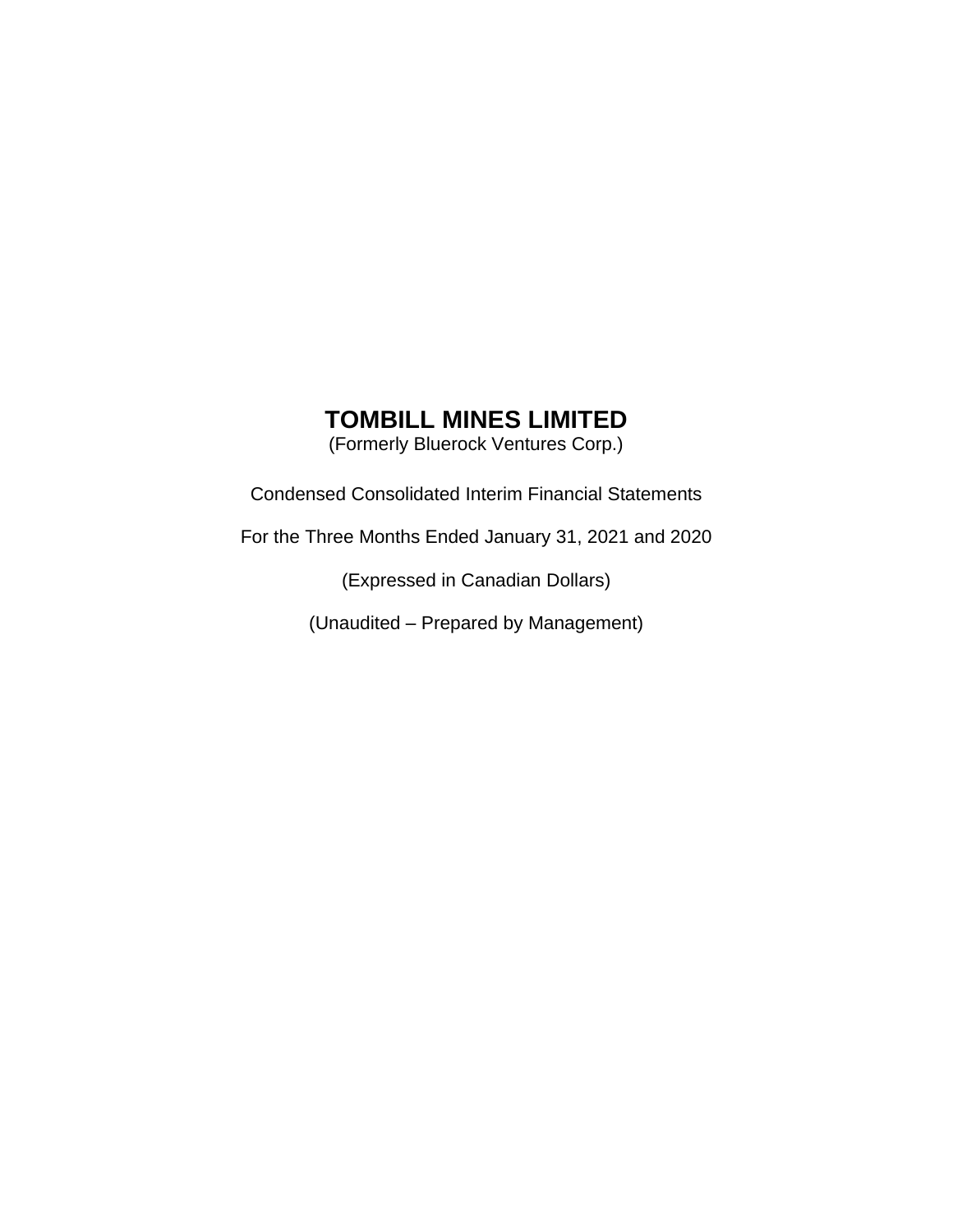(FORMERLY BLUEROCK VENTURES CORP.)

| Index                                                                   | Page |
|-------------------------------------------------------------------------|------|
|                                                                         |      |
| Notice of No Auditor Review                                             | 3    |
|                                                                         |      |
|                                                                         |      |
| <b>Condensed Consolidated Interim Financial Statements</b>              |      |
| Condensed Consolidated Interim Statements of Financial Position         | 4    |
| Condensed Consolidated Interim Statement of Changes in Equity (Deficit) | 5    |
| Condensed Consolidated Interim Statements of Comprehensive Loss         | 6    |
| Condensed Consolidated Interim Statements of Cash Flows                 | 7    |
| Notes to the Condensed Consolidated Interim Financial Statements        | 8-27 |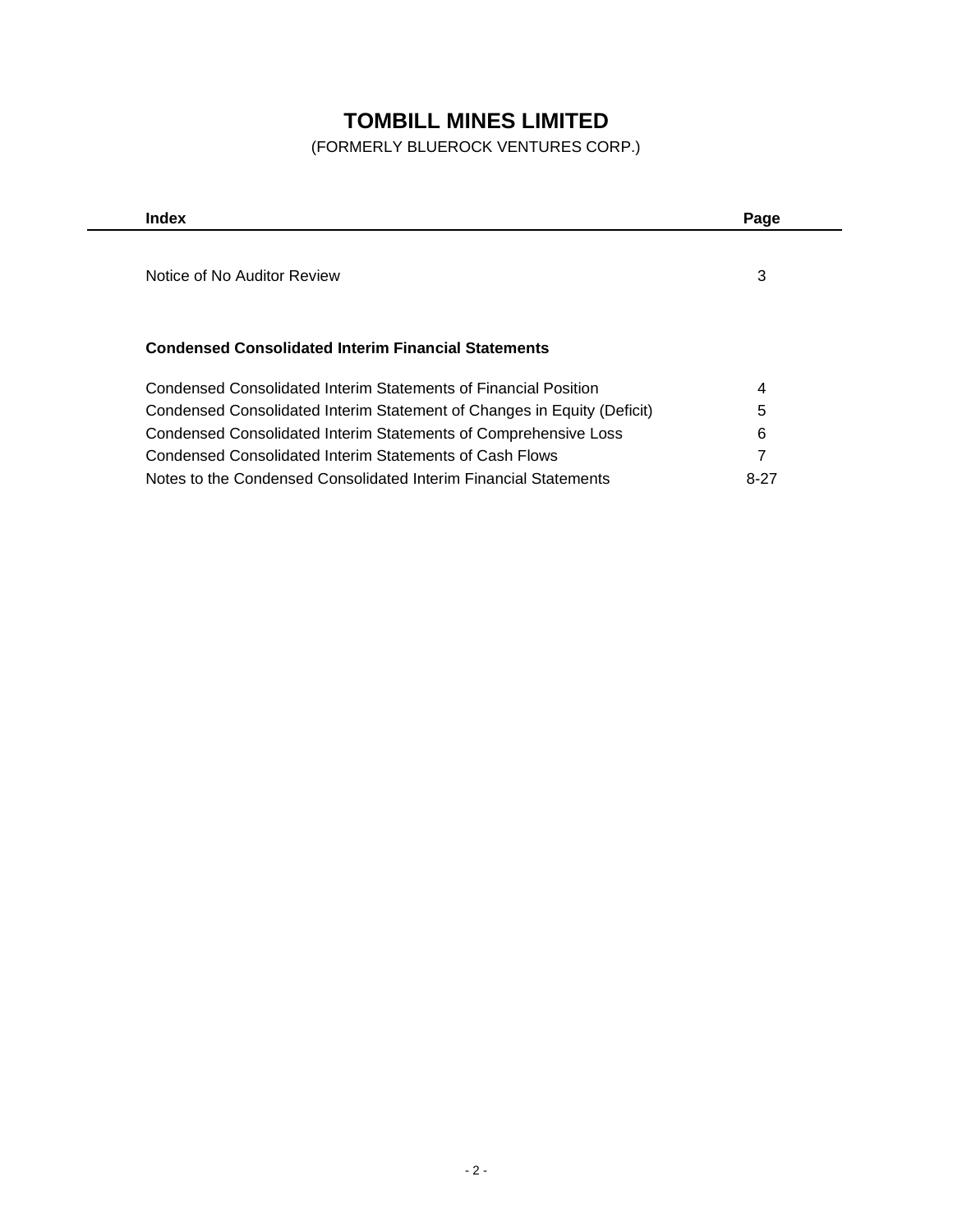(FORMERLY BLUEROCK VENTURES CORP.)

## **NOTICE TO READER**

Under National Instrument 51-102, Part 4, subsection 4.3(3) (a), if an auditor has not performed a review of the condensed consolidated interim financial statements, they must be accompanied by a notice indicating that the financial statements have not been reviewed by an auditor.

The accompanying unaudited condensed consolidated interim financial statements of the Company have been prepared by management and approved by the Audit Committee and Board of Directors of the Company.

The Company's independent auditors have not performed a review of these condensed consolidated interim financial statements in accordance with the standards established by the Chartered Professional Accountants of Canada for a review of condensed interim financial statements by an entity's auditors.

April 1, 2021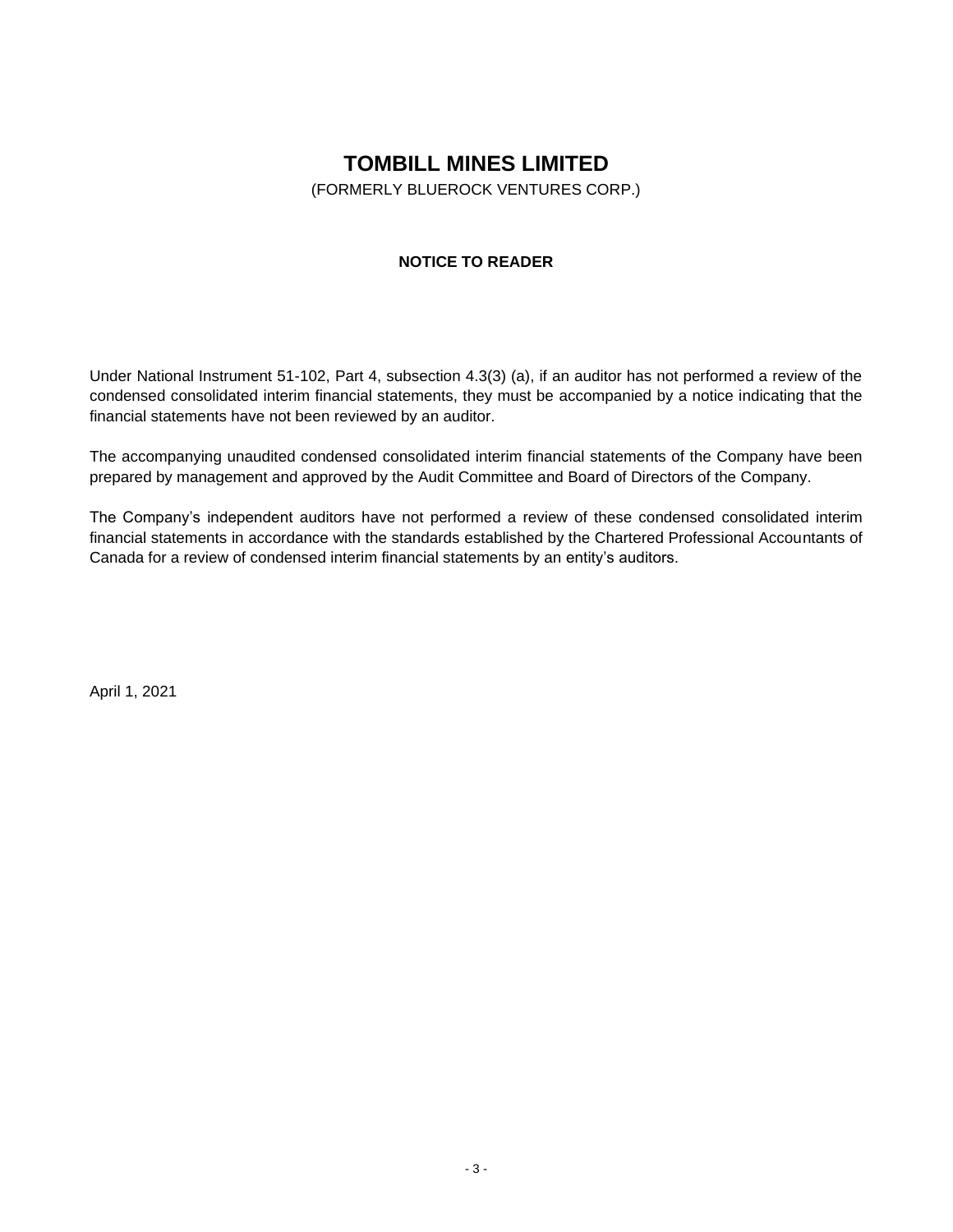(FORMERLY BLUEROCK VENTURES CORP.)

#### Condensed Consolidated Interim Statements of Financial Position (Expressed in Canadian Dollars - Unaudited)

|                                                | <b>Notes</b>   | <b>January 31, 2021</b> |             | October 31, 2020 |
|------------------------------------------------|----------------|-------------------------|-------------|------------------|
|                                                |                |                         | (unaudited) | (audited)        |
| <b>Assets</b>                                  |                |                         |             |                  |
| Current assets:                                |                |                         |             |                  |
| Cash and cash equivalent                       | 5              | \$                      | 3,573,971   | \$<br>47,670     |
| Investment                                     | 6              |                         | 2,000,000   |                  |
| Receivables                                    | $\overline{7}$ |                         | 75,847      | 10,675           |
| Prepaid expenses                               |                |                         | 226,597     |                  |
|                                                |                |                         | 5,876,415   | 58,345           |
| Exploration and evaluation assets              | 10             |                         | 264,458     | 1                |
|                                                |                | \$                      | 6,140,873   | \$<br>58,346     |
| Liabilities and Shareholders' Equity (Deficit) |                |                         |             |                  |
| <b>Current liabilities:</b>                    |                |                         |             |                  |
| Trade payables and accrued liabilities         | 8              | \$                      | 254,345     | \$<br>196,780    |
| Due to related parties                         | 12             |                         |             | 140,001          |
| Flow-through premium liability                 | 9              |                         | 215,853     |                  |
|                                                |                |                         | 470,198     | 336,781          |
| Shareholders' Equity (Deficit):                |                |                         |             |                  |
| Share capital                                  | 11             |                         | 10,108,375  | $\overline{2}$   |
| Reserve                                        | 11(f)          |                         | 477,205     |                  |
| <b>Deficit</b>                                 |                |                         | (4,914,905) | (278, 437)       |
|                                                |                |                         | 5,670,675   | (278,435)        |
|                                                |                | \$                      | 6,140,873   | \$<br>58,346     |

Nature and continuance of operations (Note 1) Reverse takeover (Note 4) Subsequent event (Note 14)

The accompanying notes form an integral part of these condensed consolidated interim financial statements.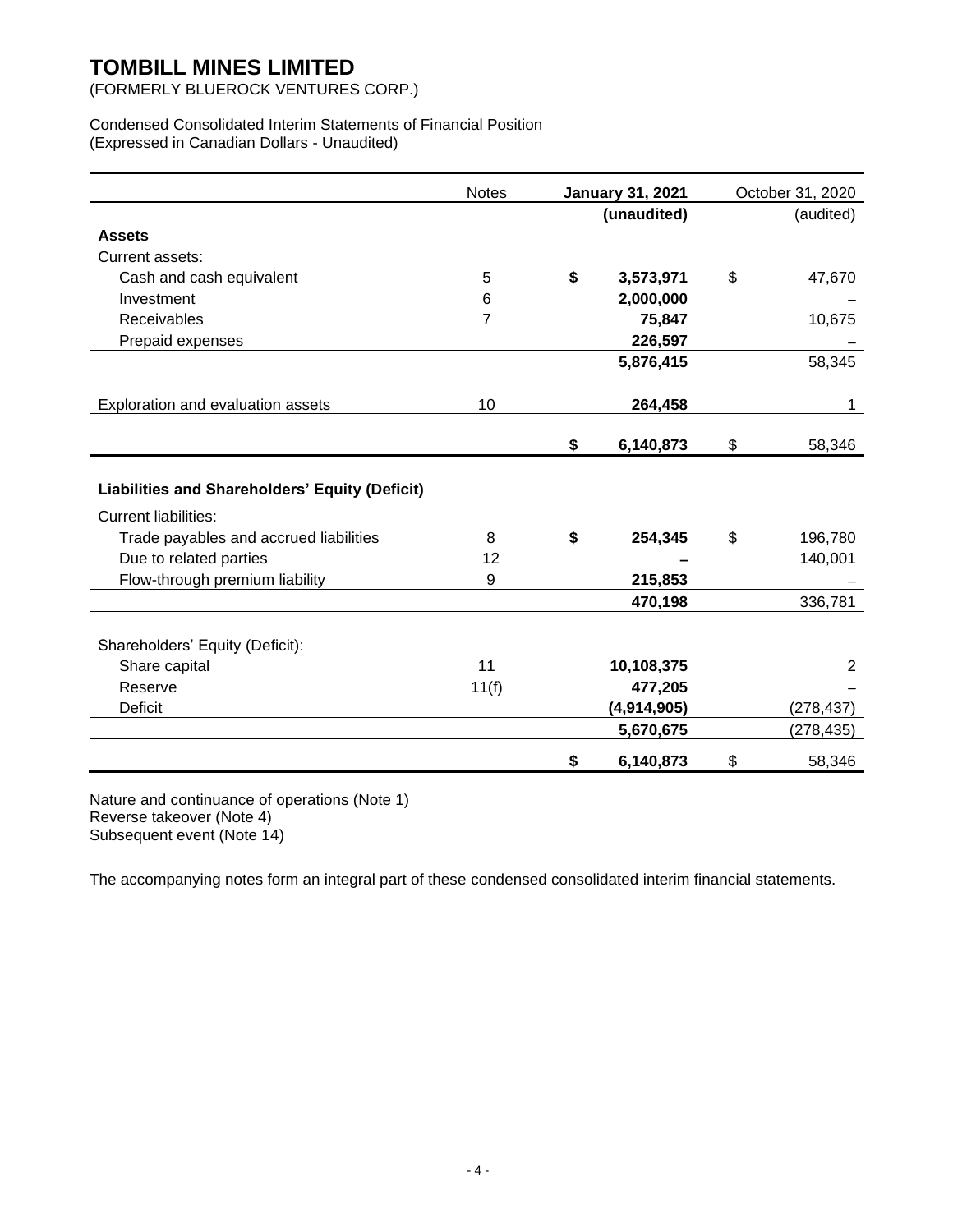## **Tombill Mine Limited (FORMERLY BLUEROCK VENTURES CORP.)**

Condensed Consolidated Interim Statements of Net and Comprehensive Loss (Expressed in Canadian Dollars - Unaudited)

|                                                      |           | Three months ended January 31, |               |
|------------------------------------------------------|-----------|--------------------------------|---------------|
|                                                      | Note      | 2021                           | 2020          |
|                                                      |           |                                |               |
| <b>Expenses:</b>                                     |           |                                |               |
| Administrative fees                                  |           | \$<br>15,833                   | \$            |
| Consulting                                           | 12        | 62,777                         |               |
| Marketing                                            |           | 45,428                         |               |
| Office and miscellaneous                             |           | 5,792                          | 117           |
| Professional fees                                    |           | 44,017                         | 6,671         |
| Property tax                                         |           | 267                            | 1,657         |
| Regulatory and transfer agent fees                   |           | 4,071                          |               |
| Rent                                                 |           |                                | 1,258         |
| Share-based compensation                             | 11(d)     | 157,406                        |               |
| Share-based payments                                 | 11(b), 12 | 3,305,075                      |               |
|                                                      |           | 3,640,666                      | 9,703         |
| <b>LOSS BEFORE OTHER ITEMS</b>                       |           | (3,640,666)                    | (9,703)       |
| Other Items:                                         |           |                                |               |
| Interest income                                      |           | 1,399                          |               |
| Other income                                         | 10        | 750,000                        |               |
| Listing expense                                      | 4         | (1,771,098)                    |               |
|                                                      |           | (1,019,699)                    |               |
|                                                      |           |                                |               |
| <b>LOSS BEFORE INCOME TAXES</b>                      |           | (4,660,365)                    | (9,703)       |
|                                                      |           |                                |               |
| Deferred income tax recovery                         | 9         | 23,897                         |               |
| NET AND COMPREHENSIVE LOSS FOR THE PERIOD            |           | \$<br>(4,636,468)              | \$<br>(9,703) |
| Loss per common share                                |           |                                |               |
| - basic and diluted                                  |           | \$<br>(0.04)                   | \$<br>(0.00)  |
| Weighted average number of common shares outstanding |           |                                |               |
| - basic and diluted                                  |           | 108,331,489                    | 71,186,169    |

The accompanying notes form an integral part of these condensed consolidated interim financial statements.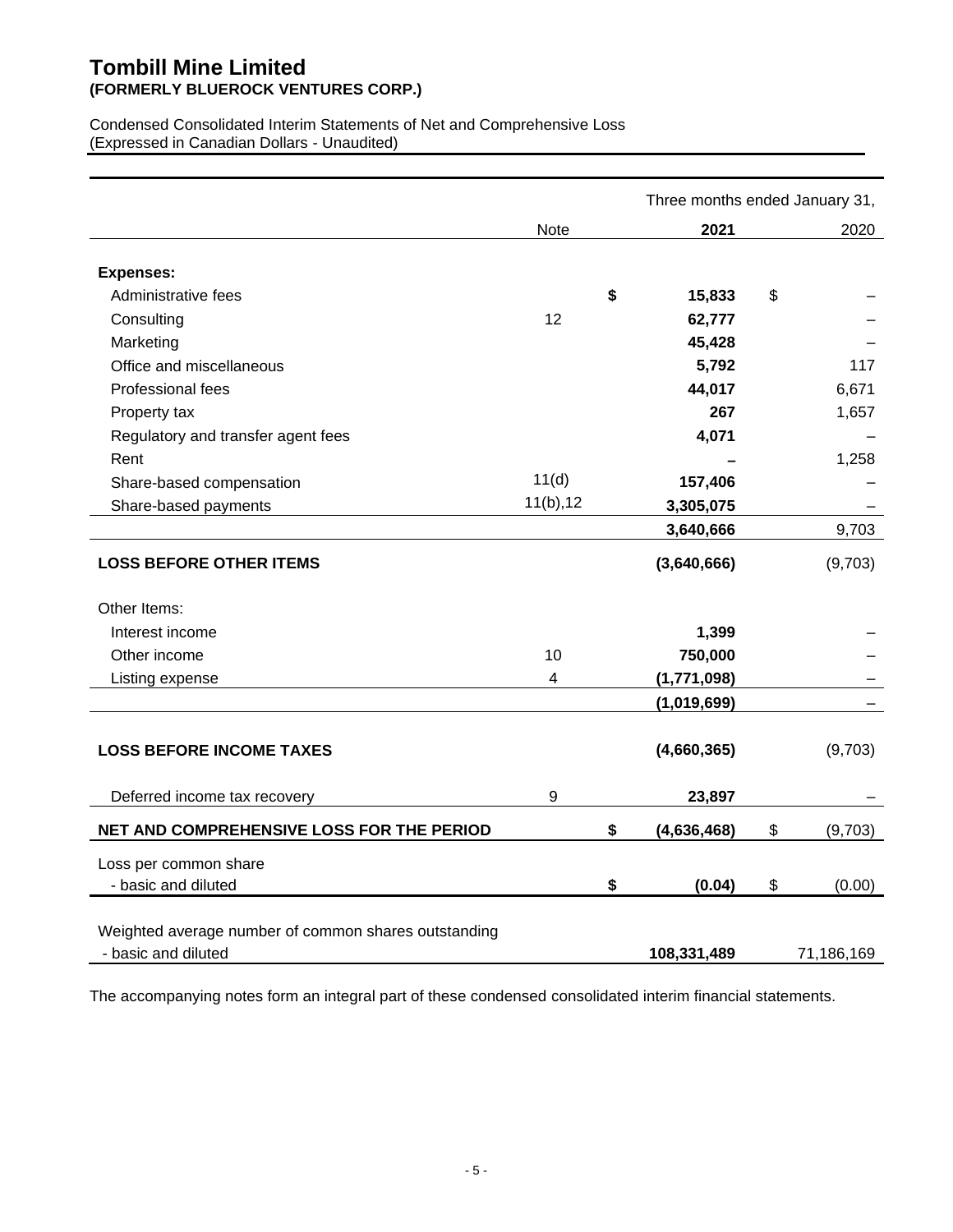## **Tombill Mine Limited (FORMERLY BLUEROCK VENTURES CORP.)**

### Condensed Consolidated Interim Statements of Net and Comprehensive Loss (Expressed in Canadian Dollars - Unaudited)

|                                                                                                         |                | Share capital  |    |              |    |            |                      |    |                                     |
|---------------------------------------------------------------------------------------------------------|----------------|----------------|----|--------------|----|------------|----------------------|----|-------------------------------------|
|                                                                                                         | Note           | Shares         |    | Amount       |    | Reserve    | Deficit              |    | <b>Total Equity</b><br>(Deficiency) |
| Balance, October 31, 2019                                                                               |                | 71,186,169     | \$ | $\mathbf{2}$ | \$ | —          | \$<br>$(24, 932)$ \$ |    | (24, 930)                           |
| Net loss for the period                                                                                 |                |                |    |              |    |            | (9,702)              |    | (9,702)                             |
| Balance, January 31, 2020                                                                               |                | 71,186,169     |    | $\mathbf{2}$ |    |            | (34, 634)            |    | (34, 632)                           |
| Net loss for the period                                                                                 |                |                |    |              |    | -          | (243, 803)           |    | (243, 803)                          |
| Balance, October 31, 2020                                                                               |                | 71,186,169     |    | $\mathbf{2}$ |    |            | (278, 437)           |    | (278, 435)                          |
| Shares issued for services                                                                              | 11(b)          | 22,033,831     |    | 3,305,075    |    |            |                      |    | 3,305,075                           |
| Recapitalization transaction:                                                                           |                |                |    |              |    |            |                      |    |                                     |
| Equity of Tombill Mines Limited                                                                         | 4, 11(b)       | 10,113,333     |    | 5,928,213    |    | 477,205    |                      |    | 6,405,418                           |
| Elimination of Tombill Mines Limited equity                                                             | $\overline{4}$ |                |    | (5,928,213)  |    | (477, 205) |                      |    | (6,405,418)                         |
| Shares acquired by legal parent                                                                         | 4              | (93, 220, 000) |    |              |    |            |                      |    |                                     |
| Shares issued on RTO                                                                                    | 4              | 93,220,000     |    | 1,517,000    |    |            |                      |    | 1,517,000                           |
| Shares and warrants issued in subscription receipts<br>financing and flow-through subscription receipts | 11(b)          | 41,733,934     |    | 6,499,840    |    | 160        |                      |    | 6,500,000                           |
| Flow-through premium liability                                                                          | 9              |                |    | (239,750)    |    |            |                      |    | (239, 750)                          |
| Share issuance costs                                                                                    | 11(b)          |                |    | (654, 153)   |    |            |                      |    | (654, 153)                          |
| Agents' warrants                                                                                        | 11(e)          |                |    | (319, 639)   |    | 319,639    |                      |    |                                     |
| Share-based compensation                                                                                | 11(d)          |                |    |              |    | 157,406    |                      |    | 157,406                             |
| Net loss for the period                                                                                 |                |                |    |              |    |            | (4,636,468)          |    | (4,636,468)                         |
| Balance, January 31, 2021                                                                               |                | 145,067,267    | S  | 10,108,375   | S  | 477,205    | \$<br>(4,914,905)    | S. | 5,670,675                           |

The accompanying notes form an integral part of these condensed interim financial statements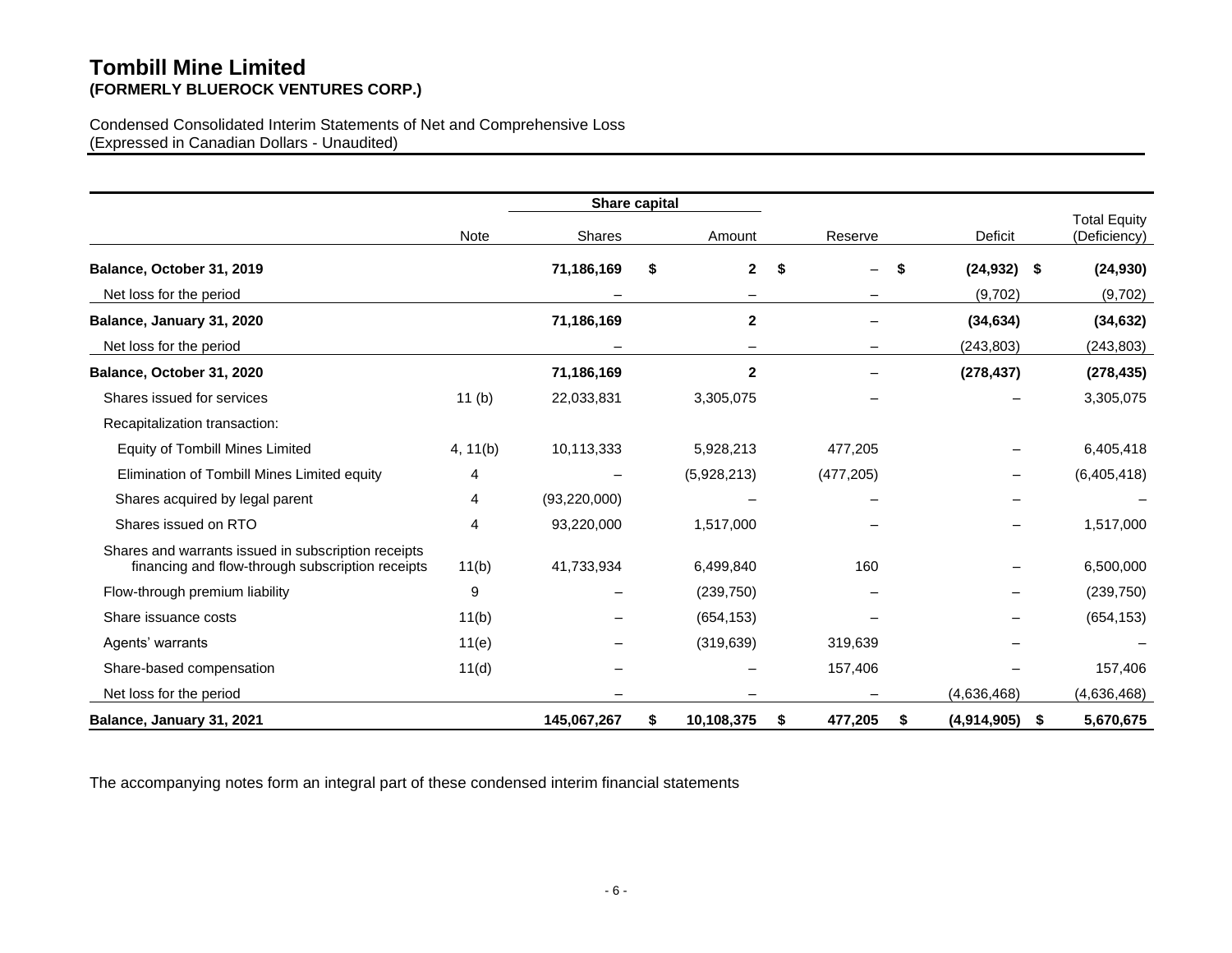## **Tombill Mines Limited (FORMERLY BLUEROCK VENTURES CORP.)**

Condensed Consolidated Interim Statements of Cash Flows (Expressed in Canadian Dollars - Unaudited)

|                                                                        |              | Three months ended January 31, |               |
|------------------------------------------------------------------------|--------------|--------------------------------|---------------|
|                                                                        | <b>Notes</b> | 2021                           | 2020          |
| <b>CASH FLOWS FROM OPERATING ACTIVITIES</b>                            |              |                                |               |
| Net and comprehensive loss for the period<br>Items not affecting cash: |              | \$<br>(4,636,468)              | \$<br>(9,703) |
| Interest accrued on investments                                        | 7            | (1, 110)                       |               |
| Share-based compensation                                               | 11(d)        | 157,406                        |               |
| Share-based payments issued for services                               | 11(b)        | 3,305,075                      |               |
| Listing expense                                                        |              | 1,529,904                      |               |
| Deferred income tax recovery                                           | (9)          | (23, 897)                      |               |
|                                                                        |              | 330,910                        | (9,703)       |
| Changes in non-cash working capital items:                             |              |                                |               |
| Receivables                                                            |              | (64, 033)                      | (434)         |
| Prepaid expenses                                                       |              | (226, 552)                     | 1,162         |
| Trade payables and accrued liabilities                                 |              | (130, 268)                     |               |
| Due to related parties                                                 | 12           | (140, 001)                     |               |
| Cash used in operating activities                                      |              | (229, 944)                     | (8,975)       |
|                                                                        |              |                                |               |
| <b>CASH FLOWS FROM INVESTING ACTIVITIES</b>                            |              |                                |               |
| Investment                                                             | 6            | (2,000,000)                    |               |
| Exploration and evaluation asset costs                                 |              | (170, 692)                     |               |
| Cash used in investing activities                                      |              | (2, 170, 692)                  |               |
|                                                                        |              |                                |               |
| <b>CASH FLOWS FROM FINANCING ACTIVITIES</b>                            |              |                                |               |
| Issuance of capital stock, net                                         |              | 5,845,687                      |               |
| Proceeds from issuance of warrants                                     | 4            | 160                            |               |
| Net cash acquired on reverse takeover                                  |              | 81,090                         |               |
| Cash used in financing activities                                      |              | 5,926,937                      |               |
| Change in cash during the period                                       |              | 3,526,301                      | (8,975)       |
| Cash, beginning of period                                              |              | 47,670                         | 45,277        |
| Cash, end of period                                                    |              | \$<br>3,573,971                | \$<br>36,302  |

## **Supplemental cash flow information:**

Significant non-cash transactions for the three months ended January 31, 2021 included:

- exploration and evaluation assets of \$93,765 in trade payables (Note 8);
- an allocation of \$239,750 from share capital to flow-through premium liability on the issuance of the flowthrough common shares (Note 9); and
- fair value of agents' warrants of \$319,639 recorded as share issuance cost (Note 11(e)).

There were no significant non-cash transactions during the three months ended January 31, 2020.

The accompanying notes form an integral part of these condensed interim financial statements.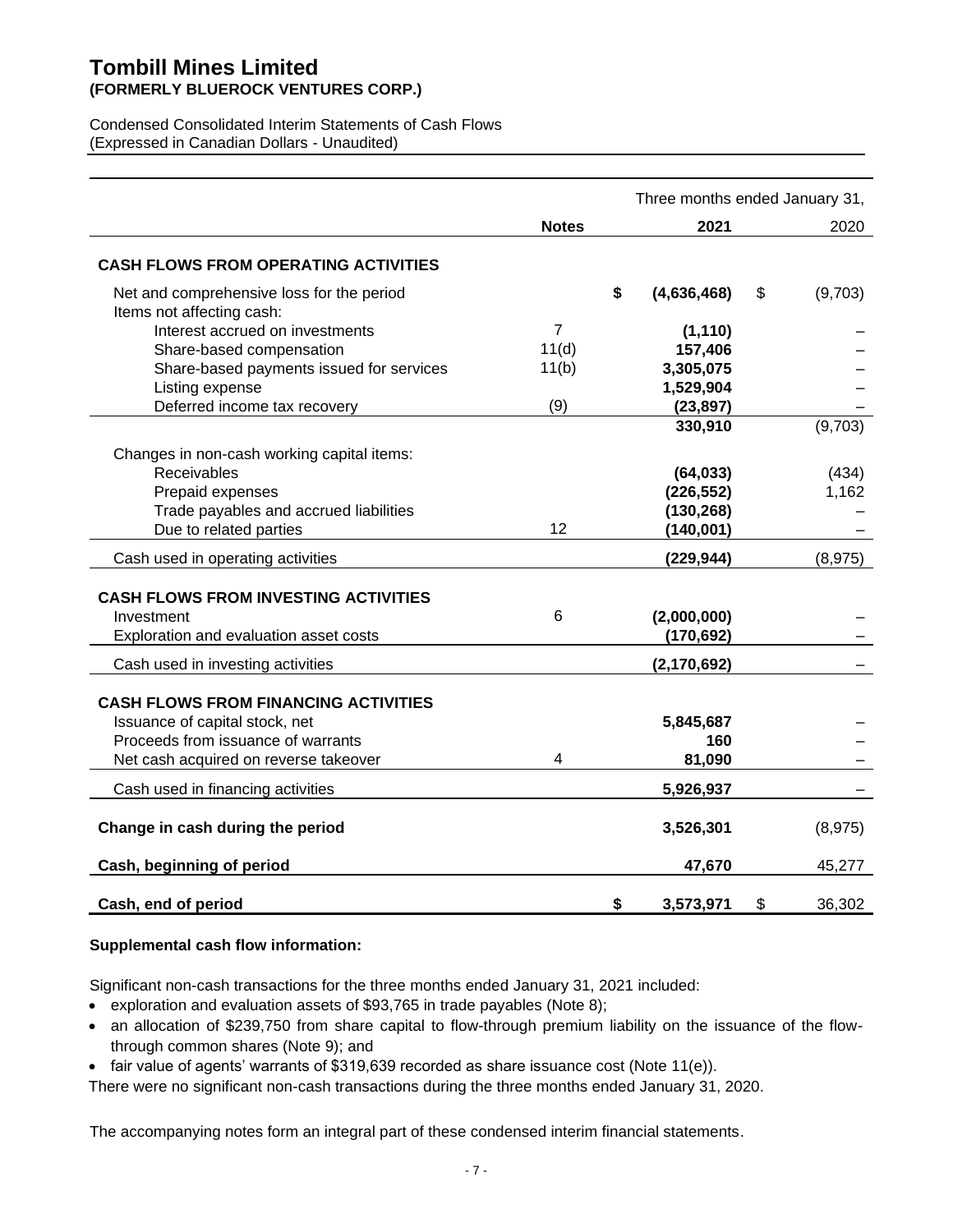(FORMERLY BLUEROCK VENTURES CORP.)

Notes to the Condensed Consolidated Financial Statements For the three months ended January 31, 2021 and 2020 (Expressed in Canadian Dollars - Unaudited)

#### **1. Nature and continuance of operations**

Tombill Mines Limited (Formerly Bluerock Ventures Corp. or the "Company") was incorporated by a Certificate of Incorporation issued pursuant to the provisions of the Business Corporations Act (British Columbia) on February 3, 2011.

The head office of the Company is located at Suite 2050 – 1055 West Georgia Street, Vancouver, BC, V6E 3P3 and the registered office of the Company is located at Suite 400 – 725 Granville Street, Vancouver, BC, V7Y 1G5.

On December 9, 2020, the Company completed a reverse takeover ("RTO") transaction (the "Transaction") with Tombill Mines Ltd. The Company acquired 100% of the issued and outstanding common shares of Tombill Mines Ltd. in exchange for the issuance of common shares of the Company pursuant to an Amalgamation Agreement (the "Agreement") dated December 4, 2020 (Note 4). The Company completed a name change from "Bluerock Ventures Corp." to "Tombill Mines Limited" and will continue the business which was previously conducted by Tombill Mines Ltd. (the "Resulting Issuer"). Tombill commenced trading on the TSX Venture Exchange (the "TSXV") under the trading symbol "TBLL" on December 15, 2020, the Resulting Issuer is a Tier 2 resource Issuer.

Upon completion of the Transaction, the Company owns various mineral exploration and past-producing gold properties in the Geraldton and Beardmore region, Ontario. Tombill Mines' primary business is mineral exploration, primarily gold. It has 74 claims; of which 60 are owned and patented; 5 leased; and 9 where it owns the mineral rights. Of these, Tombill Mines Main Group (the "Property") comprises 54 owned patents, and 4 mineral rights. See Note 4 for details of the Transaction.

These financial statements have been prepared on the assumption that the Company will continue as a going concern, meaning it will continue in operation for the foreseeable future and will be able to realize assets and discharge liabilities in the ordinary course of operations.

The Company's ability to continue operations in the normal course of business is dependent on several factors, including its ability to secure additional funding. Management is actively exploring all available options to secure additional funding, including equity financing and strategic partnerships.

These material uncertainties may cast significant doubt as to the ability of the Company to continue operations into the foreseeable future as a going concern and, accordingly, the ultimate appropriateness of the use of accounting principles applicable to a going concern.

These financial statements do not include any additional adjustments to the recoverability and classification of certain recorded asset amounts, classification of certain liabilities and changes to the statement of loss and comprehensive loss that might be necessary if the Company was unable to continue as a going concern.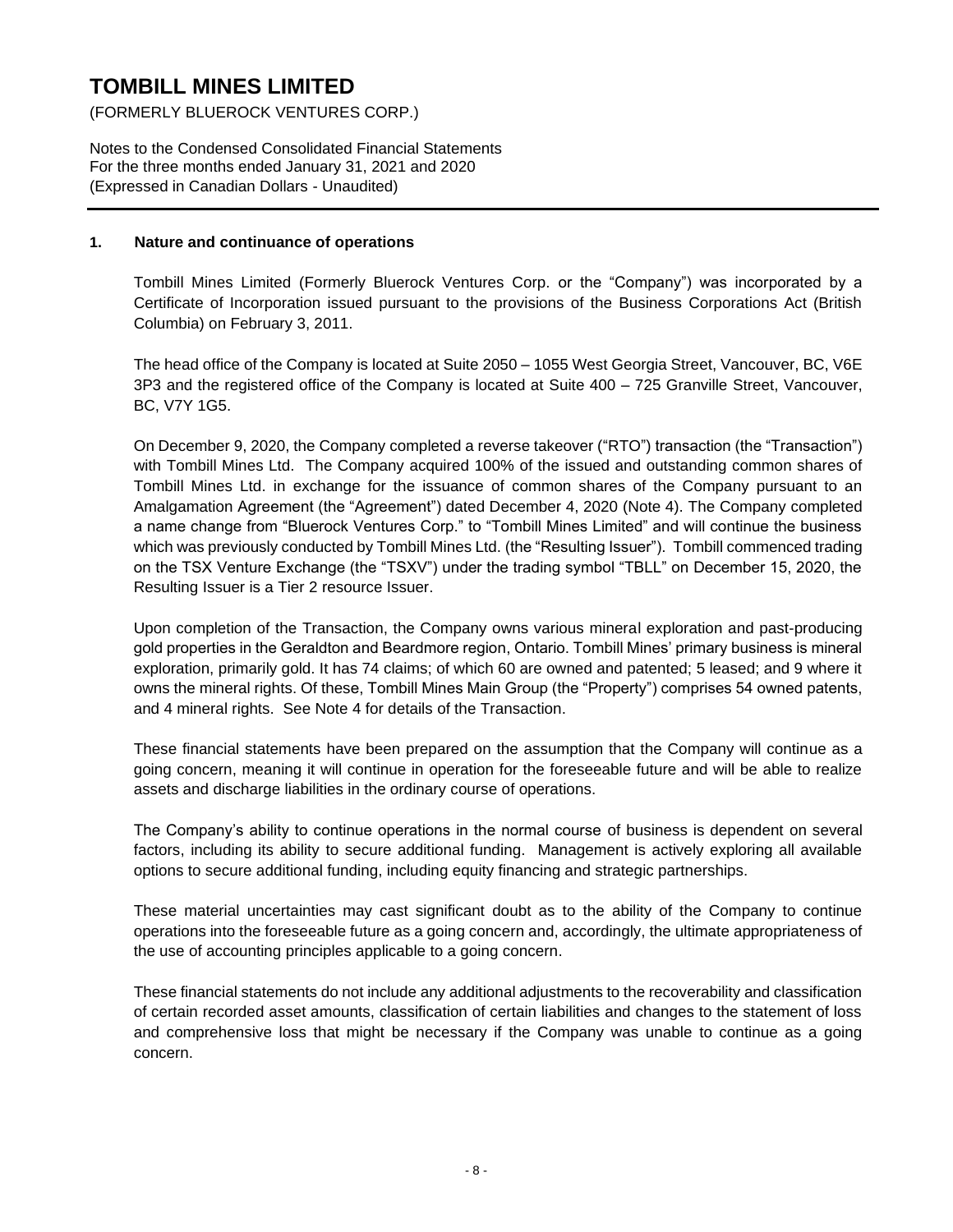(FORMERLY BLUEROCK VENTURES CORP.)

Notes to the Condensed Consolidated Financial Statements For the three months ended January 31, 2021 and 2020 (Expressed in Canadian Dollars - Unaudited)

## **1. Nature and continuance of operations** (cont'd)

The outbreak of the novel strain of coronavirus, specifically identified as "COVID-19", has resulted in a widespread health crisis that has affected economies and financial markets around the world resulting in an economic downturn. This outbreak may also cause resource shortages, increased difficulty in raising capital, increased government regulations or interventions, all of which may negatively impact the business, financial condition or results of operations of the Company. The duration and impact of the COVID-19 outbreak is unknown at this time and it is not possible to reliably estimate the length and severity of these developments.

## **2. Statement of compliance and significant accounting policies**

## *Statement of compliance with IFRS*

These condensed consolidated interim financial statements, including comparatives, have been prepared in accordance with International Accounting Standards ("IAS") 34, "Interim Financial Reporting" using accounting policies consistent with International Financial Reporting Standards ("IFRS") as issued by the International Accounting Standards Board ("IASB") and International Financial Reporting Interpretations Committee ("IFRIC"). Therefore, these interim financial statements comply with International Accounting Standards ("IAS") 34 "Interim Financial Reporting".

These condensed consolidated interim financial statements were authorized for issue on April 1, 2021 by the directors of the Company.

## *Basis of presentation*

These condensed consolidated interim financial statements of the Company have been prepared on an accrual basis except for certain cash flow information, and are based on historical costs. The consolidated financial statements are presented in Canadian dollars, which is also the functional currency of the Company and its subsidiary unless otherwise noted.

These condensed consolidated interim financial statements do not include all of the information required of a full annual financial report and is intended to provide users with an update in relation to events and transactions that are significant to an understanding of the changes in financial position and performance of the Company since the end of the last annual reporting period. It is therefore recommended that this financial report be read in conjunction with the annual financial statements of the Company for the year ended October 31, 2020.

## *Functional and Presentation Currency*

The Company's functional currency is the Canadian dollar as this is the principal currency of the economic environment in which it operates. Judgment is required to determine the functional currency of the Company. These judgments are continuously evaluated and are based on management's experience and knowledge of the relevant facts and circumstances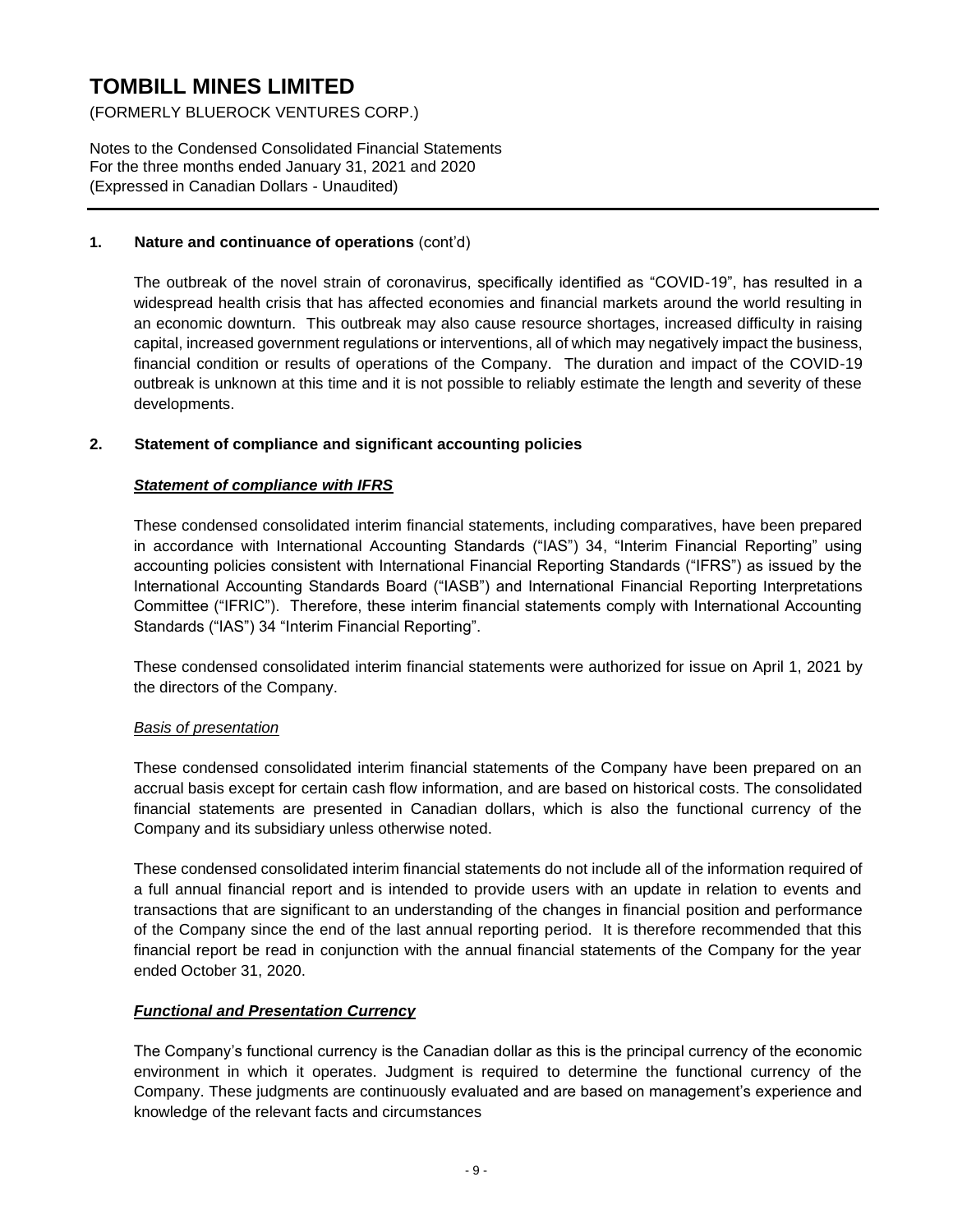(FORMERLY BLUEROCK VENTURES CORP.)

Notes to the Condensed Consolidated Financial Statements For the three months ended January 31, 2021 and 2020 (Expressed in Canadian Dollars - Unaudited)

## **2. Statement of compliance and significant accounting policies** (cont'd)

## *Functional and Presentation Currency (cont'd)*

Transactions in foreign currencies are initially recorded in the respective entity's functional currency at the exchange rate at the date of the transaction. Monetary assets and liabilities that are denominated in foreign currencies are translated at the rates prevailing at each reporting date. The translation gain/(loss) is recognized in the statement of loss and comprehensive loss.

Non-monetary items that are measured in terms of historical cost in a foreign currency are translated at the exchange rate on the date of the transaction.

## *Critical accounting judgments and estimates*

The preparation of consolidated financial statements require management to make judgments regarding the Company's ability to continue as a going concern as discussed in Note 1.

The preparation of consolidated financial statements in conformity with IFRS requires management to make estimates and assumptions that affect the reported amounts of assets and liabilities and the disclosure of assets and liabilities at the date of the financial statements and the reported amounts of expenses during the reporting periods. Actual results could differ from those estimates that the Company has made in the process of applying the Company's accounting policies and that have the most significant effect on the amounts recognized in the consolidated financial statements.

## *Exploration and evaluation assets*

Mineral property acquisition costs and related exploration costs are capitalized on an individual area of interest basis until the properties are brought into production, at which time they will be amortized on a unitof-production basis, or until the properties are abandoned, sold or management determines that the mineral property is not economically viable, at which time the unrecoverable deferred costs are written off. Property taxes on land owned are expensed as incurred.

The Company records its capitalized exploration and evaluation expenditures at cost. The capitalized cost is based on cash paid, the value of share consideration given, and exploration costs incurred. The recoverable values are not always readily determinable and are dependent on the development program, the nature of the mineral deposit, commodity prices, adequate funding and the ability of the Company to bring its projects into production.

Management reviews the carrying value of capitalized exploration and evaluation costs at least annually. In the case of undeveloped projects, there may be only inferred resources to form a basis for the impairment review. The review is based on a status report regarding the Company's intentions for development of the undeveloped property.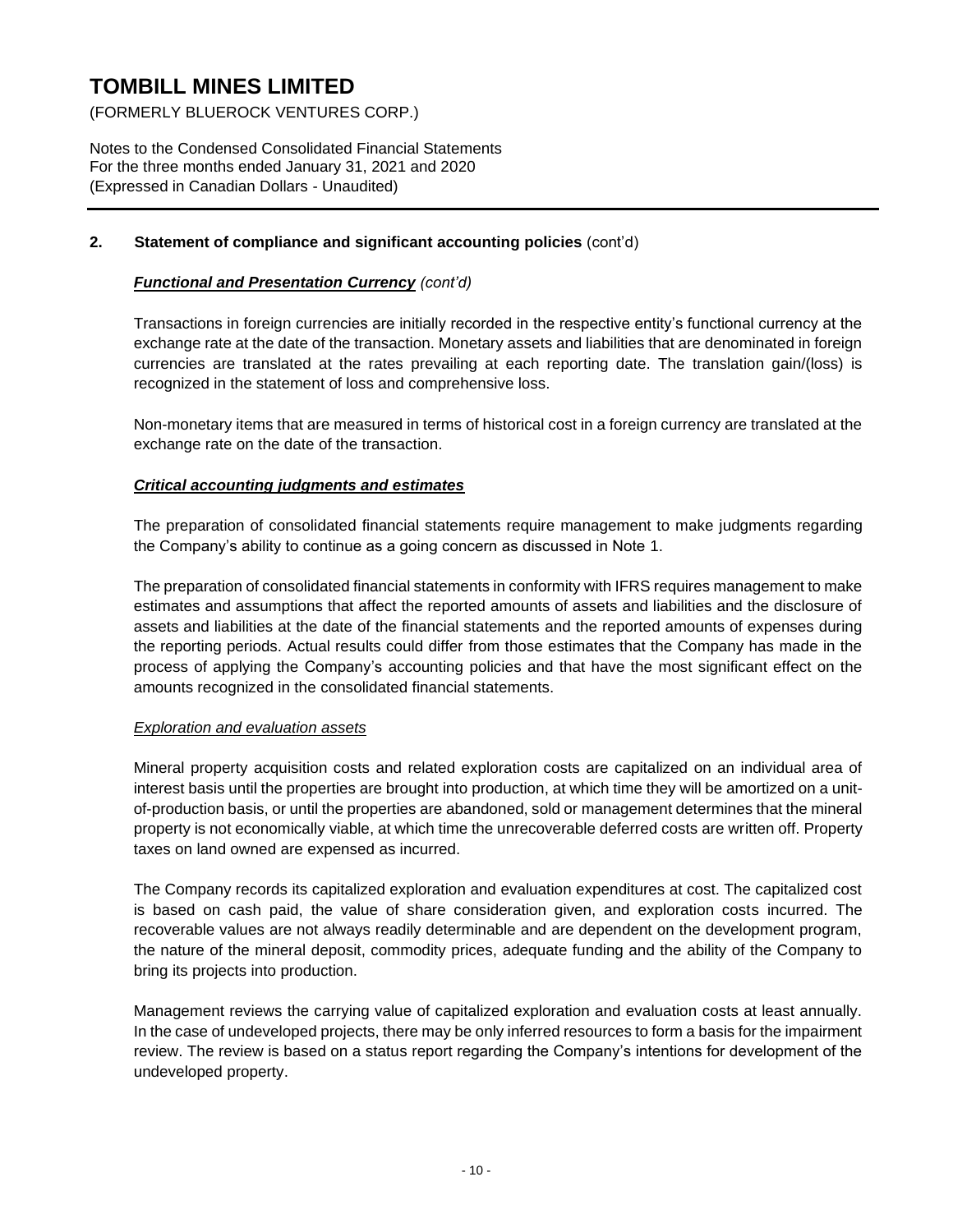(FORMERLY BLUEROCK VENTURES CORP.)

Notes to the Condensed Consolidated Financial Statements For the three months ended January 31, 2021 and 2020 (Expressed in Canadian Dollars - Unaudited)

## **2. Statement of compliance and significant accounting policies** (cont'd)

### *Critical accounting judgments and estimates (cont'd)*

#### *Exploration and evaluation assets (cont'd)*

Once an economically viable reserve has been determined for an area and the decision to proceed with development has been approved, exploration and evaluation assets attributable to that area are first tested for impairment and then reclassified to mining interests within property, plant and equipment.

The application of the Company's accounting policy for exploration and evaluation expenditure requires judgment in determining whether it is likely that future economic benefits will flow to the Company, which may be based on assumptions about future events or circumstances. Estimates and assumptions made may change if new information becomes available. There are a few circumstances that would warrant a test for impairment, which include: the expiry of the right to explore; substantive expenditure on further exploration is not planned; exploration for and evaluation of the mineral resources in the area have not led to discovery of commercially viable quantities; and/or sufficient data exists to show that the carrying amount of the asset is unlikely to be recovered in full from successful development or by sale. If information becomes available suggesting impairment, the amount capitalized is written off in the statement of loss and comprehensive loss during the period the new information becomes available.

#### *Financial instruments*

The following is the Company's accounting policy for financial instruments under IFRS 9:

## **Classification**

The Company classifies its financial instruments in the following categories: at fair value through profit and loss ("FVTPL"), at fair value through other comprehensive loss ("FVTOCI") or at amortized cost. The Company determines the classification of financial assets at initial recognition. The classification of debt instruments is driven by the Company's business model for managing the financial assets and their contractual cash flow characteristics. Equity instruments that are held for trading are classified as FVTPL. For other equity instruments, on the day of acquisition the Company can make an irrevocable election (on an instrument-by-instrument basis) to designate them as at FVTOCI. Financial liabilities are measured at amortized cost, unless they are required to be measured at FVTPL (such as instruments held for trading or derivatives) or if the Company has opted to measure them at FVTPL.

#### **Measurement**

#### Financial assets and liabilities at amortized cost

Financial assets and liabilities at amortized cost are initially recognized at fair value plus or minus transaction costs, respectively, and subsequently carried at amortized cost less any impairment.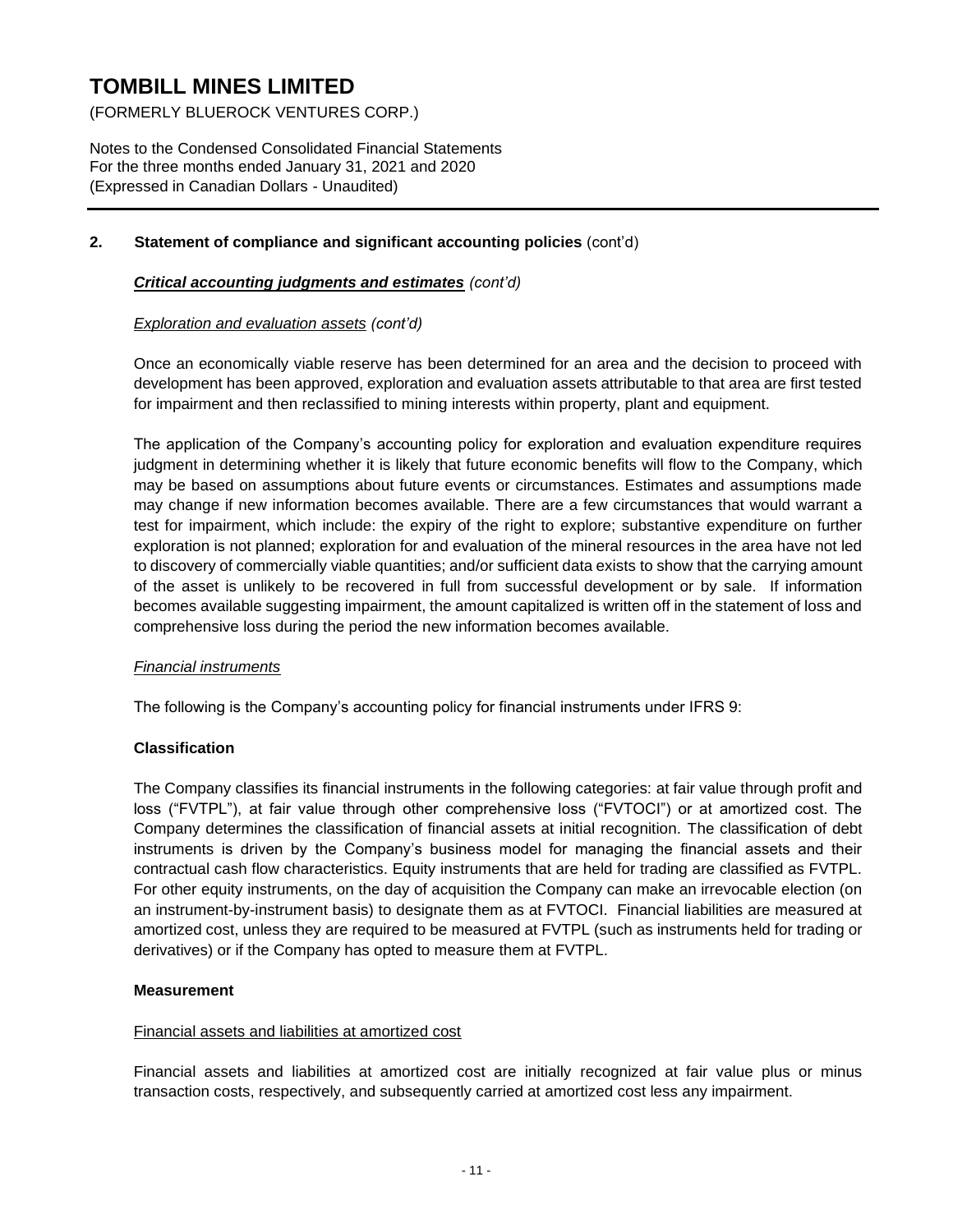(FORMERLY BLUEROCK VENTURES CORP.)

Notes to the Condensed Consolidated Financial Statements For the three months ended January 31, 2021 and 2020 (Expressed in Canadian Dollars - Unaudited)

## **2. Statement of compliance and significant accounting policies** (cont'd)

### *Financial instruments (cont'd)*

## Financial assets and liabilities at FVTPL

Financial assets and liabilities carried at FVTPL are initially recorded at fair value and transaction costs are expensed in the statements of loss and comprehensive loss. Realized and unrealized gains and losses arising from changes in the fair value of the financial assets and liabilities held at FVTPL are included in the statements of loss and comprehensive loss in the period in which they arise. Where management has opted to recognize a financial liability at FVTPL, any changes associated with the Company's own credit risk will be recognized in other comprehensive loss.

#### Financial assets through other comprehensive income ("FVTOCI")

Financial assets that meet the following conditions are measured at FVTOCI:

- The financial asset is held within a business model whose objective is achieved by both collecting contractual cash flows and selling financial assets; and
- The contractual terms of the financial asset give rise on specified dates to cash flows that are solely payments of principal and interest on the principal amount outstanding.

## Equity instruments designated as FVTOCI

On initial recognition, the Company may make an irrevocable election (on an instrument-by-instrument basis) to designate investments in equity instruments that would otherwise be measured at fair value through profit or loss to present subsequent changes in fair value in other comprehensive income. Designation at FVTOCI is not permitted if the equity investment is held for trading or if it is contingent consideration recognized by an acquirer in a business combination. Investments in equity instruments at FVTOCI are initially measured at fair value plus transaction costs. Subsequently, they are measured at fair value with gains and losses arising from changes in fair value recognized in Other Comprehensive Income ("OCI"). The cumulative gain or loss is not reclassified to profit or loss on disposal of the equity instrument, instead, it is transferred to retained earnings.

## **Impairment of financial assets at amortized cost**

The Company recognizes a loss allowance for expected credit losses on financial assets that are measured at amortized cost. At each reporting date, the Company measures the loss allowance for the financial asset at an amount equal to the lifetime expected credit losses if the credit risk on the financial asset has increased significantly since initial recognition. If at the reporting date, the financial asset has not increased significantly since initial recognition, the Company measures the loss allowance for the financial asset at an amount equal to the twelve month expected credit losses. The Company shall recognize in the statements of comprehensive loss, as an impairment gain or loss, the amount of expected credit losses (or reversal) that is required to adjust the loss allowance at the reporting date to the amount that is required to be recognized.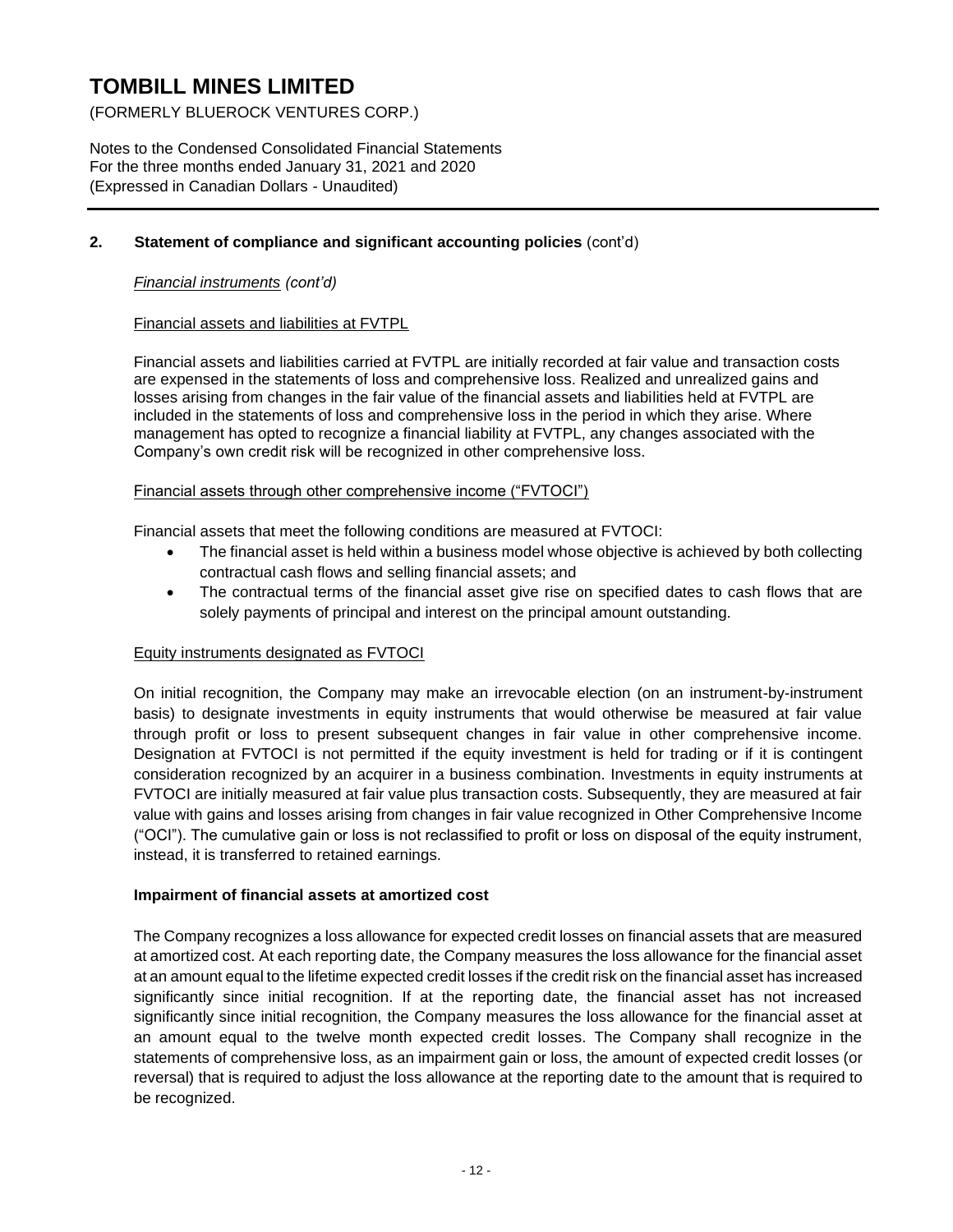(FORMERLY BLUEROCK VENTURES CORP.)

Notes to the Condensed Consolidated Financial Statements For the three months ended January 31, 2021 and 2020 (Expressed in Canadian Dollars - Unaudited)

### **2. Statement of compliance and significant accounting policies** (cont'd)

*Financial instruments (cont'd)*

#### **Derecognition**

#### Financial assets

The Company derecognizes financial assets only when the contractual rights to cash flows from the financial assets expire, or when it transfers the financial assets and substantially all of the associated risks and rewards of ownership to another entity. Gains and losses on derecognition are generally recognized in the statements of loss and comprehensive loss.

#### Financial liabilities

The Company derecognizes financial liabilities only when its obligations under the financial liabilities are discharged, cancelled or expired. Generally, the difference between the carrying amount of the financial liability derecognized and the consideration paid and payable, including any non-cash assets transferred or liabilities assumed, is recognized in the statements of loss and comprehensive loss.

#### *Provisions*

The Company recognizes provisions when a legal or constructive obligation exists as a result of past events, when it is probable that there will be an outflow of economic benefits from the entity, and a reliable estimate of the amount of the obligation can be made. When a provision is expected to settle beyond the immediate term, the provision is measured at the present value of future cash flows, discounted at prevailing market interest rates. With the passage of time, additional expenses are recorded as the provision increases.

#### *Impairment of assets*

The carrying amount of the Company's long-lived assets is reviewed at each reporting date to determine whether there is any indication of impairment. If such indication exists, the recoverable amount of the asset is estimated in order to determine the extent of the impairment loss. An impairment loss is recognized whenever the carrying amount of an asset or its cash generating unit exceeds its recoverable amount. Impairment losses are recognized in the statement of loss and comprehensive loss.

The recoverable amount is the greater of an asset's fair value, less cost to sell, and value in use. In assessing value in use, the estimated future cash flows are discounted to their present value using a pretax discount rate that reflects the current market assessments of the time value of money and the risks specific to the asset. For an asset that does not generate cash inflows, largely independent of those from other assets, the recoverable amount is determined for the cash-generating unit to which the asset belongs.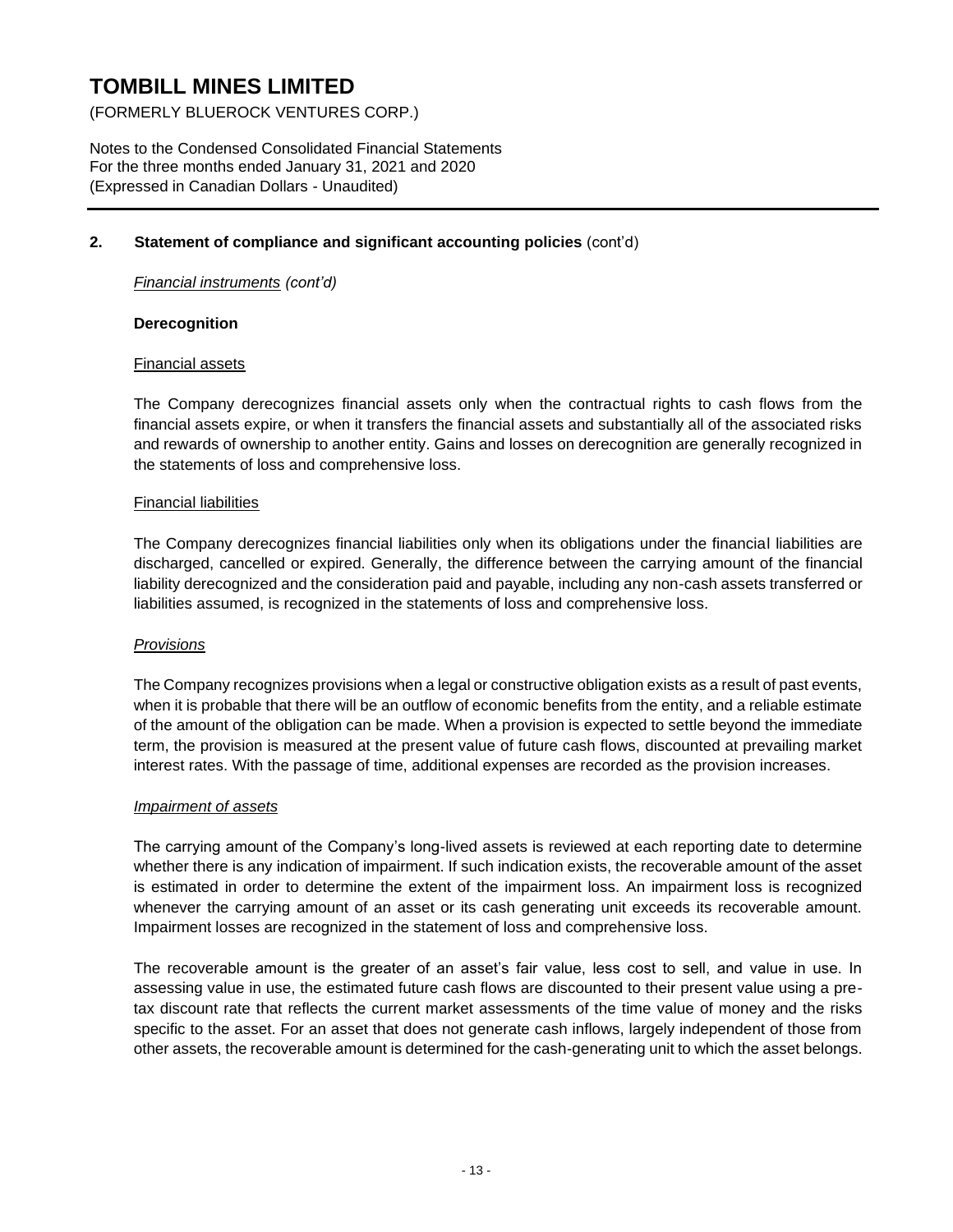(FORMERLY BLUEROCK VENTURES CORP.)

Notes to the Condensed Consolidated Financial Statements For the three months ended January 31, 2021 and 2020 (Expressed in Canadian Dollars - Unaudited)

## **2. Statement of compliance and significant accounting policies** (cont'd)

## *Impairment of assets (cont'd)*

An impairment loss is only reversed if there is an indication that the impairment loss may no longer exist and there has been a change in the estimates used to determine the recoverable amount, however, not to an amount higher than the carrying amount that would have been determined had no impairment loss been recognized in previous years.

Assets that have an indefinite useful life are not subject to amortization and are tested annually for impairment.

## *Flow-through shares*

Canadian tax legislation permits a company to issue securities referred to as flow-through shares whereby the deduction for tax purposes relating to qualified resource expenditures is claimed by the investors rather than the Company. The Company accounts for flow-through shares whereby the premium, if any, paid for the flow-through share in excess of the market value of the shares without a flow-through feature at the time of issue is initially recorded to flow-through premium liability and then included in profit or loss, as a deferred income tax recovery, at the same time the qualifying expenditures are made.

## *Income and Deferred Taxes*

Income tax expense comprises current and deferred tax. Current tax is the expected tax payable or receivable on the taxable income or loss for the year using tax rates enacted or substantively enacted at the reporting date. As the Company is in a loss position there is no current tax payable.

Deferred income tax is recognized in respect of temporary differences between the carrying amounts of assets and liabilities for financial reporting purposes and the amounts used for taxation purposes. Deferred tax is measured at the tax rates that are expected to be applied to temporary differences when they reverse, based on the tax laws that have been enacted or substantively enacted by the reporting date. Deferred income tax assets and liabilities are offset if there is a legally enforceable right to offset current tax liabilities and assets, and they relate to income taxes levied by the same tax authority on the same taxable entity.

A deferred tax asset is recognized for unused tax losses, tax credits and deductible temporary differences, to the extent that it is probable that future taxable profits will be available against which they can be utilized. Deferred tax assets are reviewed at each reporting date and are reduced to the extent that it is no longer probable that the related tax benefit will be realized.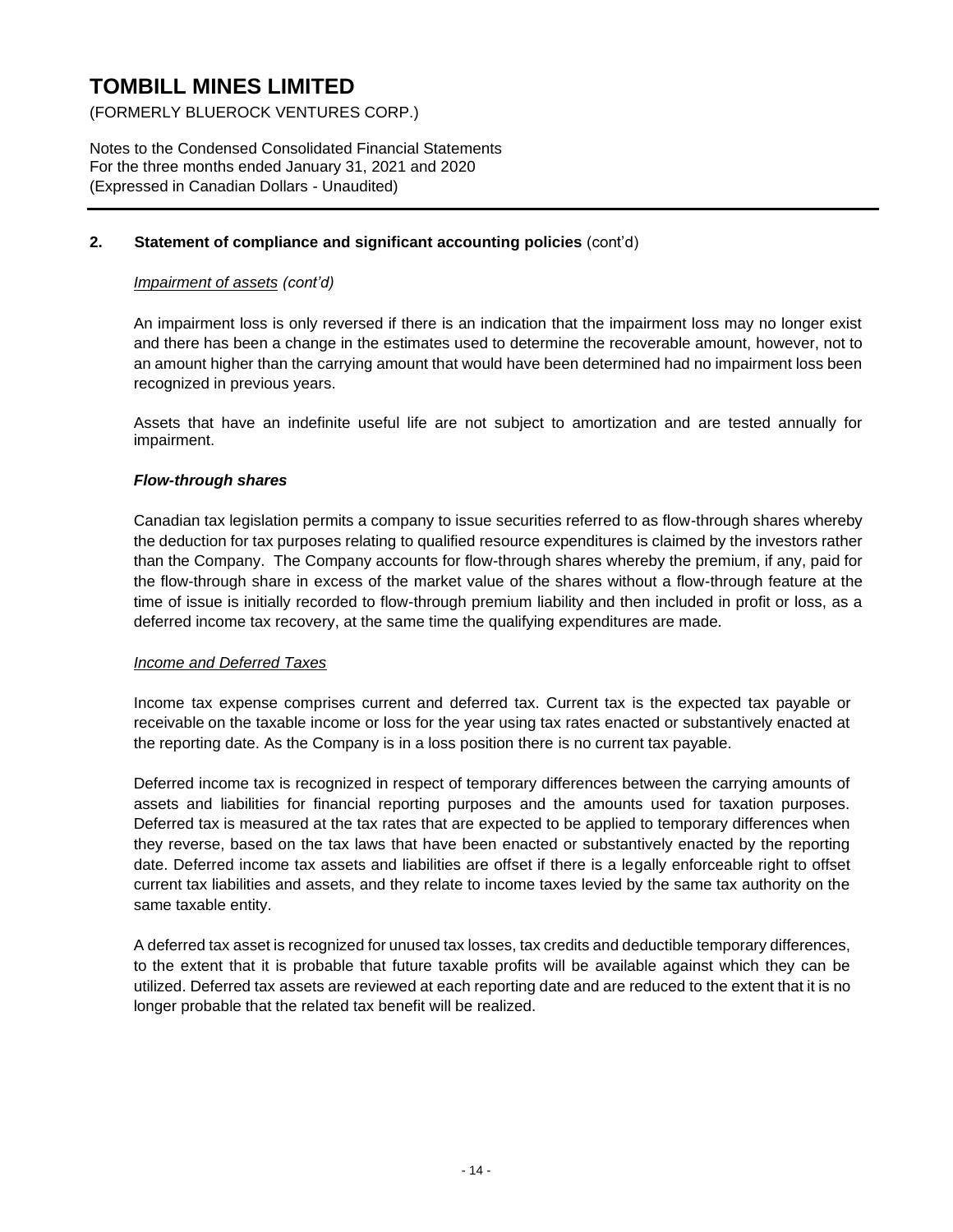(FORMERLY BLUEROCK VENTURES CORP.)

Notes to the Condensed Consolidated Financial Statements For the three months ended January 31, 2021 and 2020 (Expressed in Canadian Dollars - Unaudited)

### **2. Statement of compliance and significant accounting policies** (cont'd)

## *Loss per Share*

The Company presents basic and diluted loss per share data for its common shares. Basic loss per common share is calculated by dividing the profit or loss attributable to common shareholders of the Company by the weighted average number of common shares outstanding during the year. Diluted loss per common share is calculated by adjusting the weighted average number of common shares outstanding to assume conversion of all potentially dilutive share equivalents, such as stock options and warrants and assumes the receipt of proceeds upon exercise of the dilutive securities to determine the number of shares assumed to be purchased at the average market price during the year.

#### **3. Accounting standards issued but not yet effective**

Certain accounting standards or amendments to existing accounting standards that have been issued but have future effective dates are either not applicable or are not expected to have a significant impact on the Company's financial statements.

#### **4. Reverse Takeover of Tombill Mines Ltd.**

The Company's RTO Transaction (Note 1) was done by way of a three-cornered amalgamation among the Company, Tombill Mines Ltd, and Tombill Exploration Ltd. ("Subco"), which had been incorporated as a wholly-owned subsidiary of the Company for purposes of facilitating the Transaction. Pursuant to the Agreement, each shareholder of the Tombill Mines Ltd. received 1 Resulting Issuer share for each share of Tombill Mines Ltd. held. Accordingly, an aggregate of 93,220,000 Resulting Issuer shares were issued to the shareholders of Tombill Mines Ltd. Pursuant to the Agreement, the shareholders of the Tombill Mines Ltd. owned 64% of the Company and, as a result, the Transaction is considered a reverse acquisition of the Company by Tombill Mines Ltd. Following the Transaction, the Reporting Issuer will continue Tombill Mines Ltd's business whose name was changed to "Tombill Mines Limited", with the Amalco operating under the name "Tombill Exploration Ltd."

For accounting purposes, the acquisition was considered to be a reverse acquisition under IFRS 3 *Business Combinations* ("IFRS 3") as the shareholders of Tombill Mines Ltd. obtained control of the Company. However, as the Company does not meet the definition of a business as defined by IFRS 3, it has been accounted for as a share-based payment transaction in accordance with IFRS 2. The accounting for this transaction resulted in the following:

- (i) The consolidated financial statements of the combined entity are issued under the legal parent, the Company, but are considered a continuation of the financial statements of the legal subsidiary, Tombill Exploration Ltd.
- (ii) As Tombill Exploration Ltd. is deemed to be the acquirer for accounting purposes, its assets and liabilities are included in the consolidated financial statements at their historical carrying values.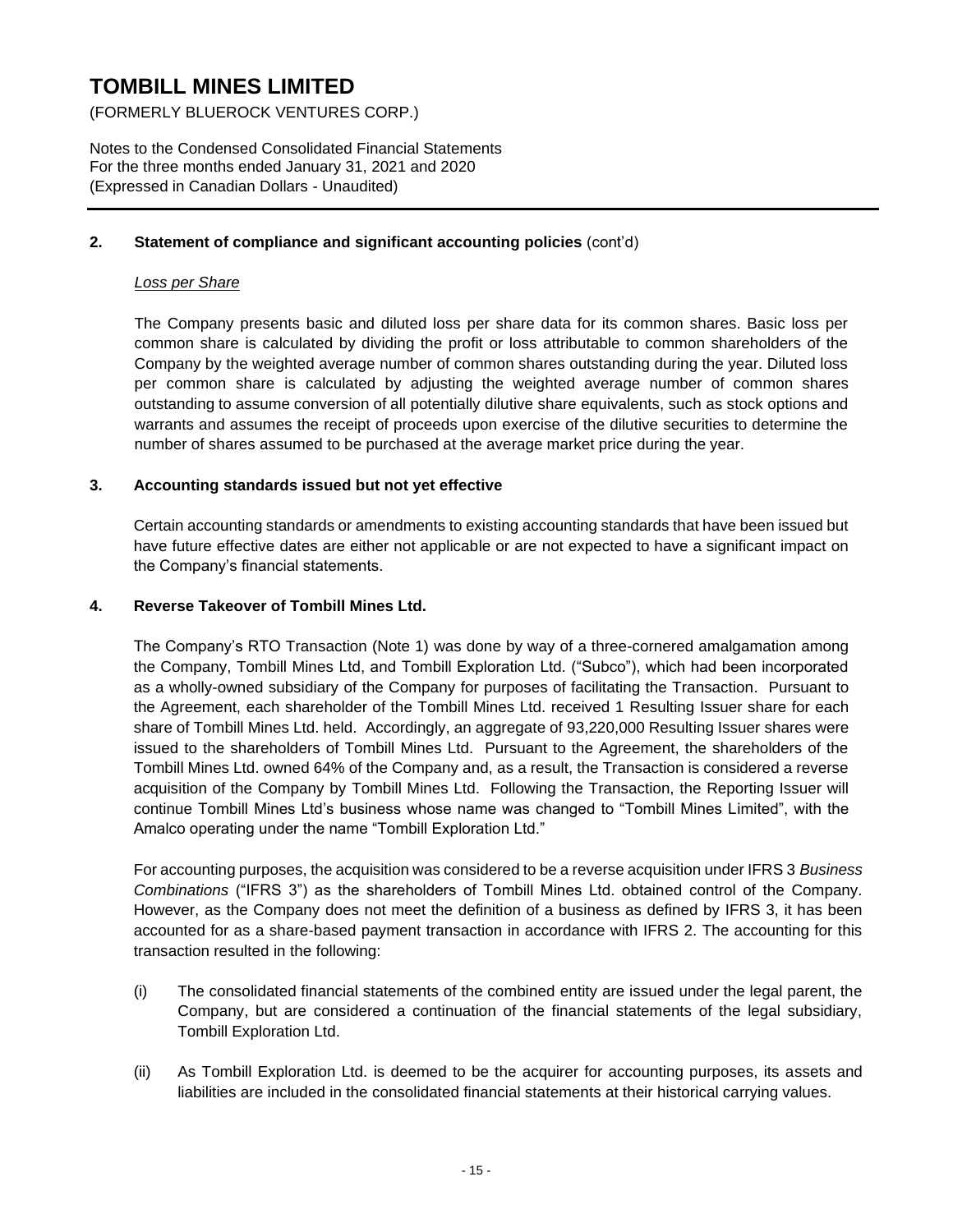(FORMERLY BLUEROCK VENTURES CORP.)

Notes to the Condensed Consolidated Financial Statements For the three months ended January 31, 2021 and 2020 (Expressed in Canadian Dollars - Unaudited)

## **4. Reverse Takeover of Tombill Mines Ltd.** (cont'd)

(iii) Since the shares allocated to the former shareholders of Tombill Exploration Ltd. on closing the Transaction is considered within the scope of IFRS 2, and the Company cannot identify specifically some or all of the goods or service received in return for the allocation of the shares, the value in excess of the net identifiable assets or obligations of Tombill Exploration Ltd. acquired on closing was expensed in the consolidated statement of loss and comprehensive loss as a listing expense.

The fair value of the 10,113,333 common shares for all of the Company was determined to be \$1,517,000 or \$0.15 per common share.

(iv) The fair value of all the consideration given and charged to listing expense was comprised of:

| Fair value of the common shares at Transaction Date | S  | 1,517,000 |
|-----------------------------------------------------|----|-----------|
|                                                     |    |           |
| Identifiable assets acquired - At December 9, 2020  |    |           |
| Cash                                                | \$ | 81,090    |
| Prepaid                                             |    | 45        |
| <b>Receivables</b>                                  |    | 30        |
| Trade payables                                      |    | (94,069)  |
|                                                     |    | (12,904)  |
| Unidentified assets acquired                        |    |           |
| Listing expense                                     |    | 1,529,904 |
|                                                     |    |           |
| Total net identifiable assets and transaction costs |    | 1,517,000 |

- (v) The Company incurred additional expenses related to the Transaction of \$241,194 which have been recorded in listing expenses.
- (vi) In connection to the RTO, the Company completed two concurrent financings (Note 11(b)) of:
	- a) 25,739,934 common shares and 12,869,967 share purchase warrants with an exercise price of \$0.23 per warrant expiring December 9, 2022 for total proceeds of \$3,860,990; and
	- b) 15,994,000 flow-through common shares and 7,997,000 share purchase warrants with an exercise price of \$0.23 per warrant expiring December 9, 2022 for total proceeds of \$2,639,010.

The Company paid a finder's fee of \$467,200 in cash and 3,338,714 share purchase warrants at an exercise price of \$0.15 per common share with an expiry of December 9, 2022. The Company recorded a fair value of \$319,639 on the finder's warrants. The Company also incurred \$186,952 in other related share issuance costs.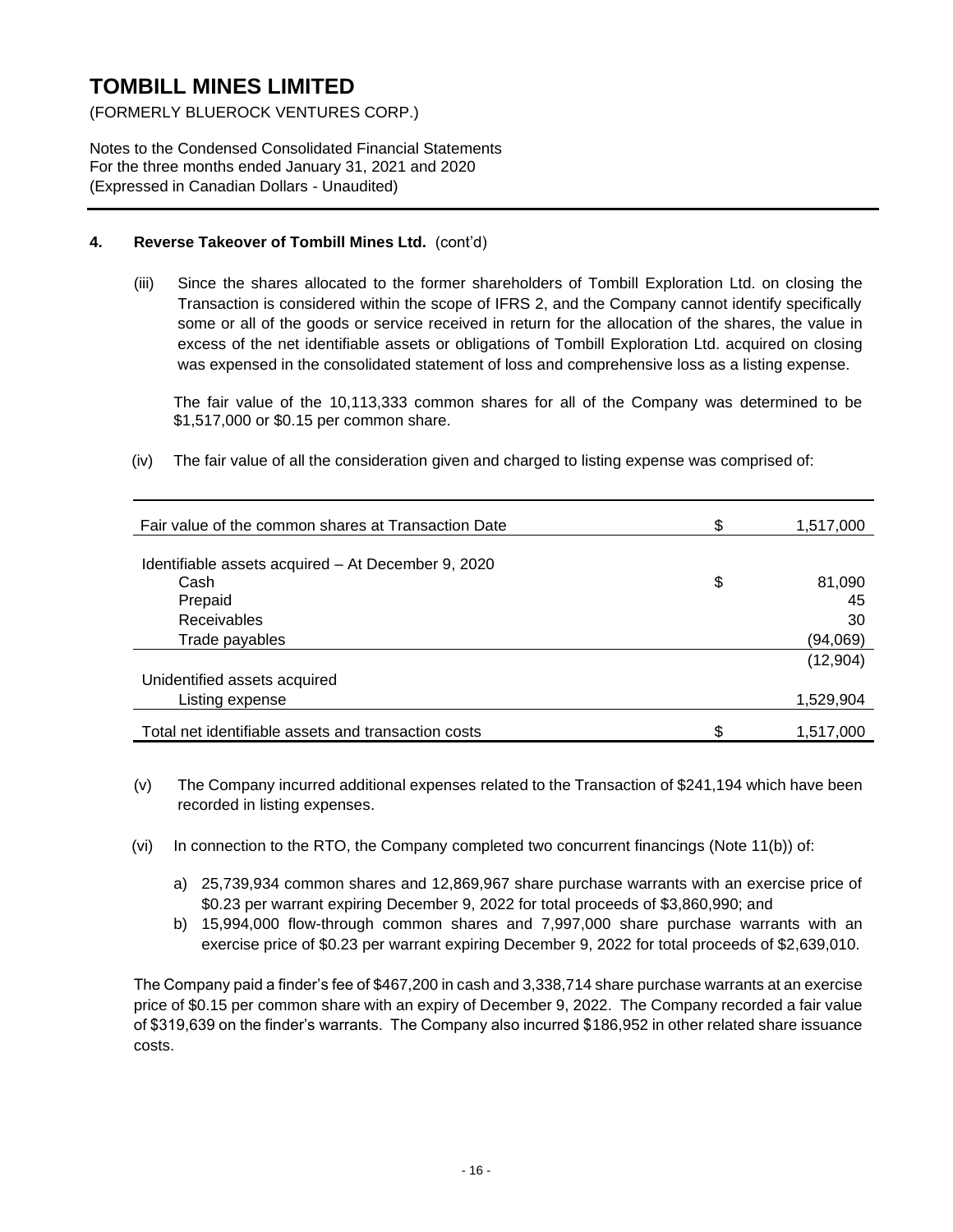(FORMERLY BLUEROCK VENTURES CORP.)

Notes to the Condensed Consolidated Financial Statements For the three months ended January 31, 2021 and 2020 (Expressed in Canadian Dollars - Unaudited)

### **5. Cash and cash equivalents**

|                                                       |     | January 31, 2021 | October 31, 2020 |
|-------------------------------------------------------|-----|------------------|------------------|
| Cash and cash equivalents                             | \$. | 810.121          | 47.670           |
| Restricted cash for flow-through exploration (Note 9) |     | 2,638,850        |                  |
| Funds held in trust                                   |     | 125,000          |                  |
|                                                       |     | 3,573,971        | 47,670           |

#### **6. Investment**

On December 17, 2020, the Company invested \$2,000,000 in highly liquid Canadian dollar denominated redeemable guaranteed investment certificates ("GIC") yielding an interest rate of 0.45% per annum with a maturity date within one year. The investment is classified as a "fair value through profit or loss" financial asset. The counter-party is a financial institution.

At January 31, 2021, the Company held a GIC investment totaling \$2,000,000 (October 31, 2020 - \$Nil) and accrued interest of \$1,110 (October 31, 2020 - \$Nil), which has been included in receivables (Note 7).

## **7. Receivables**

|                              |   | January 31, 2021 | October 31, 2020 |
|------------------------------|---|------------------|------------------|
| Government Sales Tax credits | S | 74.737           | 10.675           |
| Accrued interest (Note 6)    |   | 1.110            |                  |
|                              | S | 75.847           | 10,675           |

## **8. Trades payable and accrued liabilities**

|                             |    | January 31, 2021 | October 31, 2020 |         |  |
|-----------------------------|----|------------------|------------------|---------|--|
| <b>Exploration payables</b> | \$ | 93,765           | \$               |         |  |
| Trade payables              |    | 124.687          |                  | 134,969 |  |
| <b>Accrued liabilities</b>  |    | 35,893           |                  | 61,811  |  |
|                             | S  | 254,345          | \$               | 196,780 |  |

## **9. Flow-through premium liability**

|                              | January 31, 2021 | October 31, 2020 |
|------------------------------|------------------|------------------|
| Balance, beginning of period | —                | -                |
| Recorded                     | 239,750          |                  |
| Amortized                    | (23, 897)        | -                |
| Balance, end of period       | 215.853          | \$<br>_          |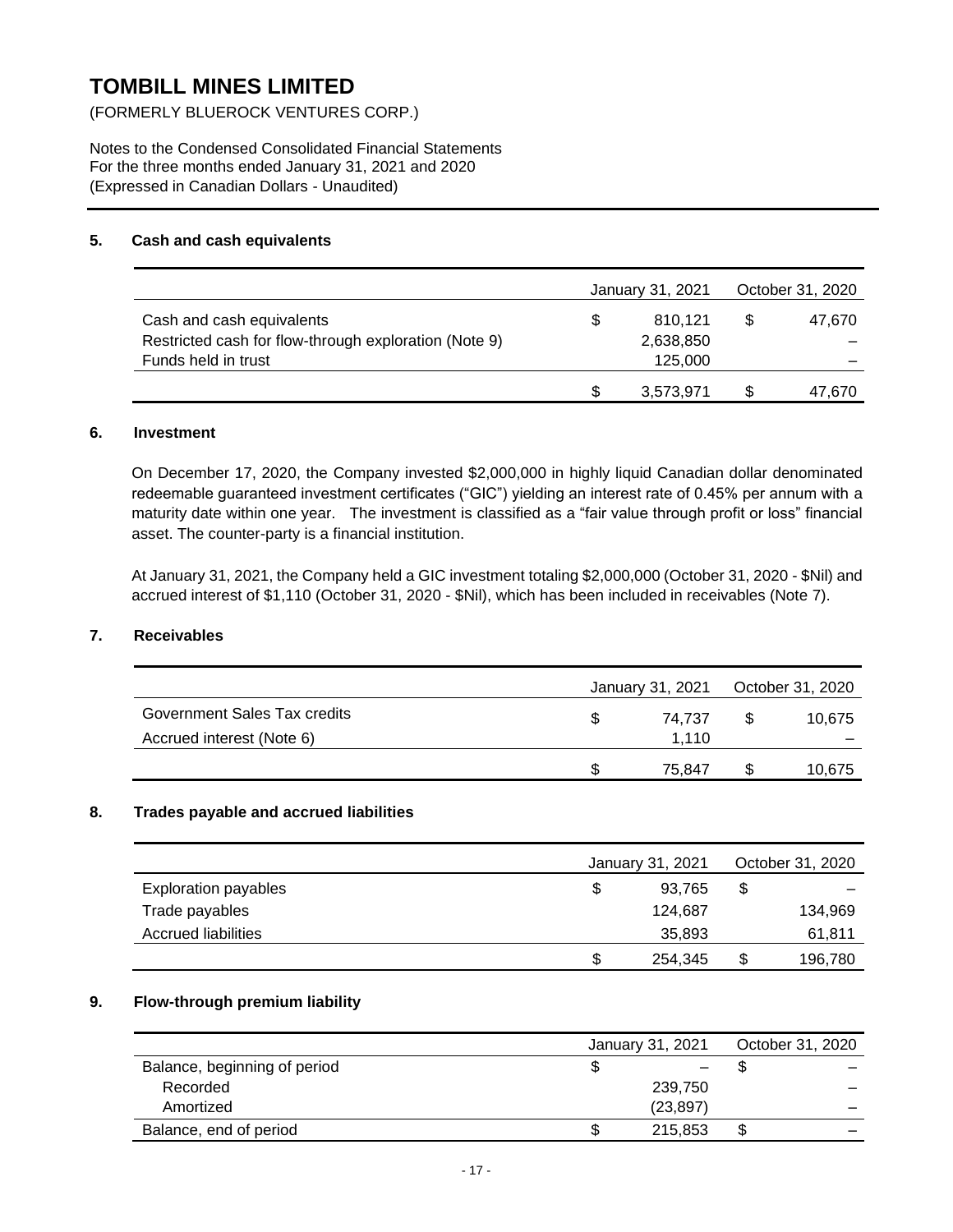(FORMERLY BLUEROCK VENTURES CORP.)

Notes to the Condensed Consolidated Financial Statements For the three months ended January 31, 2021 and 2020 (Expressed in Canadian Dollars - Unaudited)

## **9. Flow-through premium liability** (cont'd)

In December 2020, in connection to the RTO Transaction, the Company completed a flow-through private placement of 15,994,000 units (Note 11(b)). Each unit consisted of one flow-through share valued at \$0.16499 per flow-through share and one-half share purchase warrant valued at \$0.0001 per one-half share purchase warrant for total gross proceeds of \$2,639,010. The Company recorded a flow-through liability of \$239,750 in connection with the flow-through private placement which was calculated based on an estimated premium of approximately \$0.01499 per flow-through common share issued.

During the three months ended January 31, 2021, the Company recorded partial amortization of \$23,897 (October 31, 2020 - \$Nil) after incurring \$263,032 (October 31, 2020 - \$Nil) in qualifying exploration expenditures. The Company has fully renounced exploration expenditures of \$2,638,850 (Note 5) to the flow-through subscribers for calendar 2020 using the "look back" rule for income tax purposes and is required to incur the qualified exploration expenditures by December 31, 2021.

The flow-through premium liability does not represent a cash liability to the Company, and is to be fully amortized to the statement of operations and comprehensive loss pro-rata with the amount of qualifying flow-through expenditures incurred. The flow-through agreements require the Company to renounce certain deductions for Canadian exploration expenditures incurred on the Company's resource properties.

When the Company uses the "look-back" rule to renounce exploration expenditures to investors before the Company actually incurs them, the Company is liable for the flow-through Part XII.6 tax ("FT Tax"). The FT Tax related to the 2020 flow-through renunciations is payable on or before February 28, 2022. As at January 31, 2021, \$Nil (2020 - \$Nil) FT Tax has been accrued.

## **10. Exploration and evaluation assets**

The Company has 74 claims; of which 60 are owned and patented; 5 leased; and 9 where it owns the mineral rights. The Property is located within the amalgamated Town of Greenstone, about 4 km southwest of Geraldton, Ontario. The closest major city is Thunder Bay located 285 km to the southwest.

Title to mineral properties involves certain inherent risks due to the difficulties of determining the validity of certain claims, as well as the potential for problems arising from the frequently ambiguous conveyance history characteristic of many mineral properties. The Company has investigated title to all of its mineral properties and, to the best of its knowledge, title to all of its properties is in good standing.

On January 11, 2021, the Company started its drilling program at the Property, following the appointment of Forage M3 Drilling Services Inc. ("Forage M3") and Nordmin Engineering Ltd. ("Nordmin") to undertake drilling and exploration. The program focuses on defining extension and continuity and additional zones that may continue onto the Tombill Main group property. The initial drill holes are directly adjacent to the Hardrock Project claim border.

The following table summarizes the Company's exploration and evaluation expenditures with respect to its projects.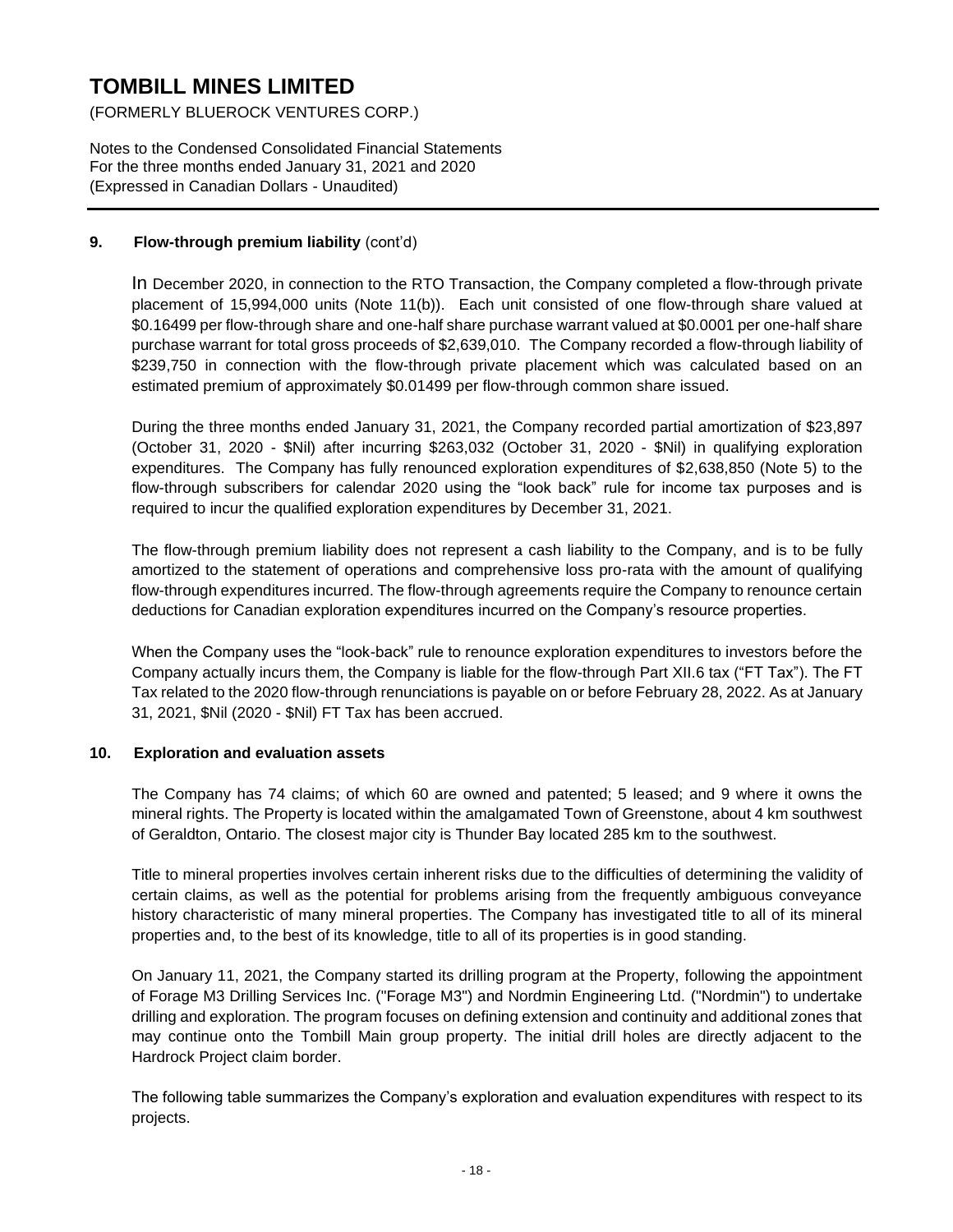(FORMERLY BLUEROCK VENTURES CORP.)

Notes to the Condensed Consolidated Financial Statements For the three months ended January 31, 2021 and 2020 (Expressed in Canadian Dollars - Unaudited)

### **10. Exploration and evaluation assets** (cont'd)

| <b>Acquisition costs:</b>          |               |
|------------------------------------|---------------|
| Balance, October 31, 2019 and 2020 | \$<br>1       |
| Deferred exploration costs:        |               |
| Camp and site costs                | \$<br>14,070  |
| Drilling                           | 164,559       |
| Geochemical                        | 2,877         |
| Geological                         | 54,895        |
| Geophysical                        | 14,325        |
| Other consultation costs           | 5,948         |
| Travel                             | 7,783         |
| Balance, January 31, 2021          | \$<br>264,457 |
| Total:                             |               |
| Total, October 31, 2020            | \$            |
| Total, January 31, 2021            | \$<br>264,458 |

In November 2020, the Company received \$750,000 as a recovery on its exploration and evaluation assets relating to easements granted to an arm's length party. This amount has been recorded in the statements of net and comprehensive loss.

#### **11. Share capital**

#### **(a) Authorized**

Unlimited number of common shares without par value.

#### **(b) Issued and outstanding**

During the three months ended January 31, 2021, the Company completed the following transactions:

- (i) On December 4, 2020, Bluerock Ventures completed a forward split of its issued and outstanding common shares on a basis of four new post-split shares for every three outstanding shares. Following completion of the forward split, Bluerock had 10,113,333 common shares outstanding prior to the completion of the RTO.
- (ii) Prior to the completion of the RTO, Tombill Mines Ltd completed a forward split of its issued and outstanding common shares resulting in 71,186,169 common shares outstanding.
- (iii) Issued 22,033,831 common shares to management and directors of the Company for services rendered with a fair value of \$3,305,075;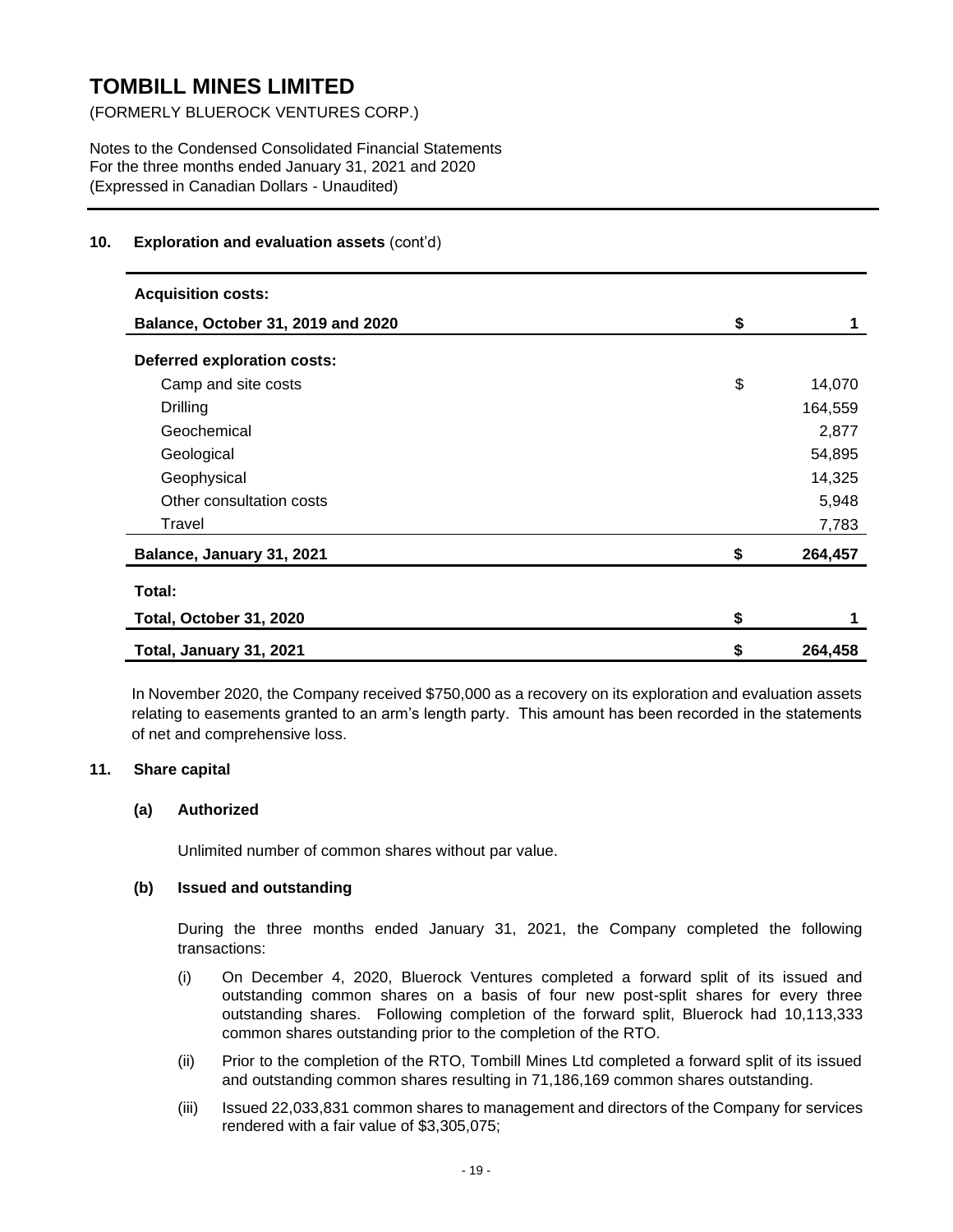(FORMERLY BLUEROCK VENTURES CORP.)

Notes to the Condensed Consolidated Financial Statements For the three months ended January 31, 2021 and 2020 (Expressed in Canadian Dollars - Unaudited)

#### **11. Share capital** (cont'd)

#### **(b) Issued and outstanding** (cont'd)

(iv) Completed a flow-through private placement of 15,994,000 units for total gross proceeds of \$2,639,010 (Note 4). Each unit consists of one flow-through common share and one-half share purchase warrant. Each whole share purchase warrant is exercisable at \$0.23 per common share until December 9, 2022;

A flow-through premium liability of \$239,750 was recorded in connection to the private placement (Note 9).

- (v) Completed a private placement of 25,739,934 units for total gross proceeds of \$3,860,990. Each unit consists of one common share and one-half share purchase warrant (Note 4). Each whole share purchase warrant is exercisable at \$0.23 per common share until December 9, 2022;
- (vi) The Company paid a finder's fee of \$467,200 in cash and issued an aggregate of 3,338,714 share purchase warrants ("Agent's Warrants") at an exercise price of \$0.15 per common share with an expiry of December 9, 2022 to two agents (Note 4, Note 11(e)) on the flow-through and non-flow-through private placements. The Company recorded a fair value of \$319,639 on the finder's warrants. The Company also incurred \$186,953 in other related share issuance costs.

During the year ended October 31, 2020, Tombill Mines Ltd. had no transactions affecting share capital.

During the year ended October 31, 2020, Bluerock Ventures completed a non-brokered private placement of 2,500,000 common shares at a price of \$0.11 per common share for total gross proceeds of \$275,000.

#### **(c) Escrow shares**

Pursuant to an escrow agreement dated February 25, 2011, as at January 31, 2021, 702,000 (October 31, 2020 – 780,000) common shares issued are held in escrow. Under the escrow agreement, 10% of the escrowed common shares was released from escrow on December 11, 2020 and, 15% of the escrowed shares will be released every 6 months thereafter over a period of 36 months for the remaining 90% of the escrowed shares.

Pursuant to a value security escrow agreement dated December 9, 2020, as at January 31, 2021, 83,898,001 (October 31, 2020 – Nil) common shares issued are held in escrow. Under the value security escrow agreement, 10% of the escrowed shares were released from escrow on December 11, 2020, and 15% of the escrowed shares will be released every 6 months thereafter over a period of 36 months for the remaining 90% of the escrowed shares.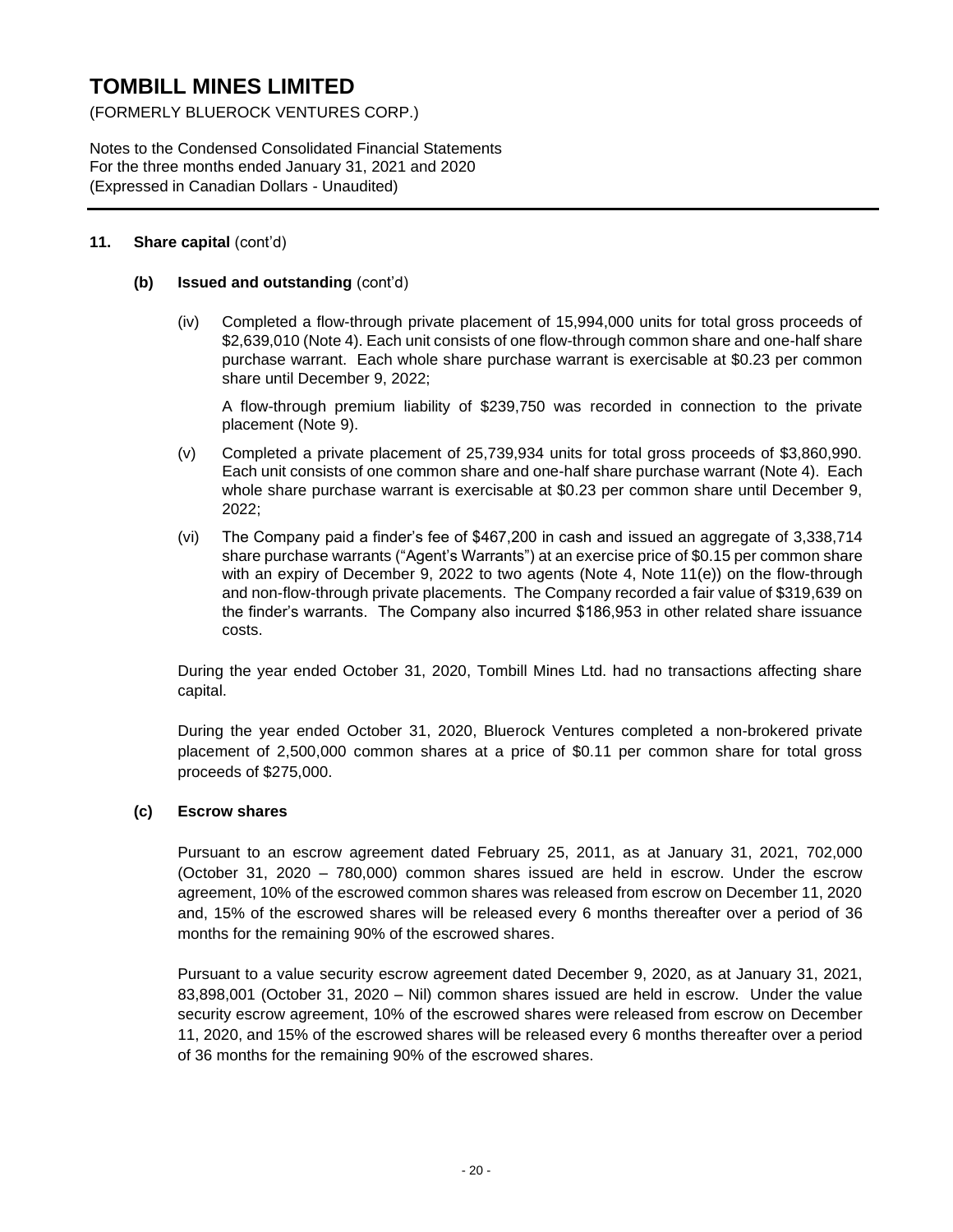(FORMERLY BLUEROCK VENTURES CORP.)

Notes to the Condensed Consolidated Financial Statements For the three months ended January 31, 2021 and 2020 (Expressed in Canadian Dollars - Unaudited)

## **11. Share capital** (cont'd)

#### **(d) Share options**

The Company adopted a 10% share option plan (the "Plan") that enables the Company to grant options to directors, officers, employees and other service providers. The Company follows the policies of the TSXV where the number of common shares which may be issued pursuant to options granted under the Plan may not exceed 10% of the issued and outstanding shares of the Company from time to time at the date of granting of options. The terms of any options granted under the plan may not exceed ten years from date of grant. Each option agreement with the grantee sets forth, among other things, the number of options granted, the exercise price, expiry date, and the vesting conditions of the options as determined by the Board of Directors.

Share option transactions are summarized as follows:

|                                        | Options     | <b>Weighted Average</b> |
|----------------------------------------|-------------|-------------------------|
|                                        | Outstanding | <b>Exercise Price</b>   |
| Outstanding, October 31, 2019 and 2020 |             |                         |
| Granted                                | 11.474.817  | 0.15                    |
| Outstanding, January 31, 2021          | 11.474.817  | 0.15                    |

During the three months ended January 31, 2021, the Company granted an aggregate of 11,474,817 (2020 – Nil) share options to certain directors, officers, and consultants of the Company and recorded share-based compensation of \$157,406 (2020 - \$Nil) (Note 11(f)).

The Company uses the Black-Scholes option pricing model to calculate the fair value of stock options granted. The model requires management to make estimates, which are subjective and may not be representative of actual results. Changes in assumptions can materially affect estimates of fair values.

The following weighted average assumptions were used to estimate the following weighted average grant date fair values:

| Three months ended             | January 31, 2021 | January 31, 2020 |
|--------------------------------|------------------|------------------|
| Risk free interest rate        | 0.24%            |                  |
| Expected dividend yield        | 0%               |                  |
| Stock price volatility         | 121.63%          |                  |
| Weighted average expected life | 2.55 years       |                  |
| Weighted average fair value    | \$0.099          |                  |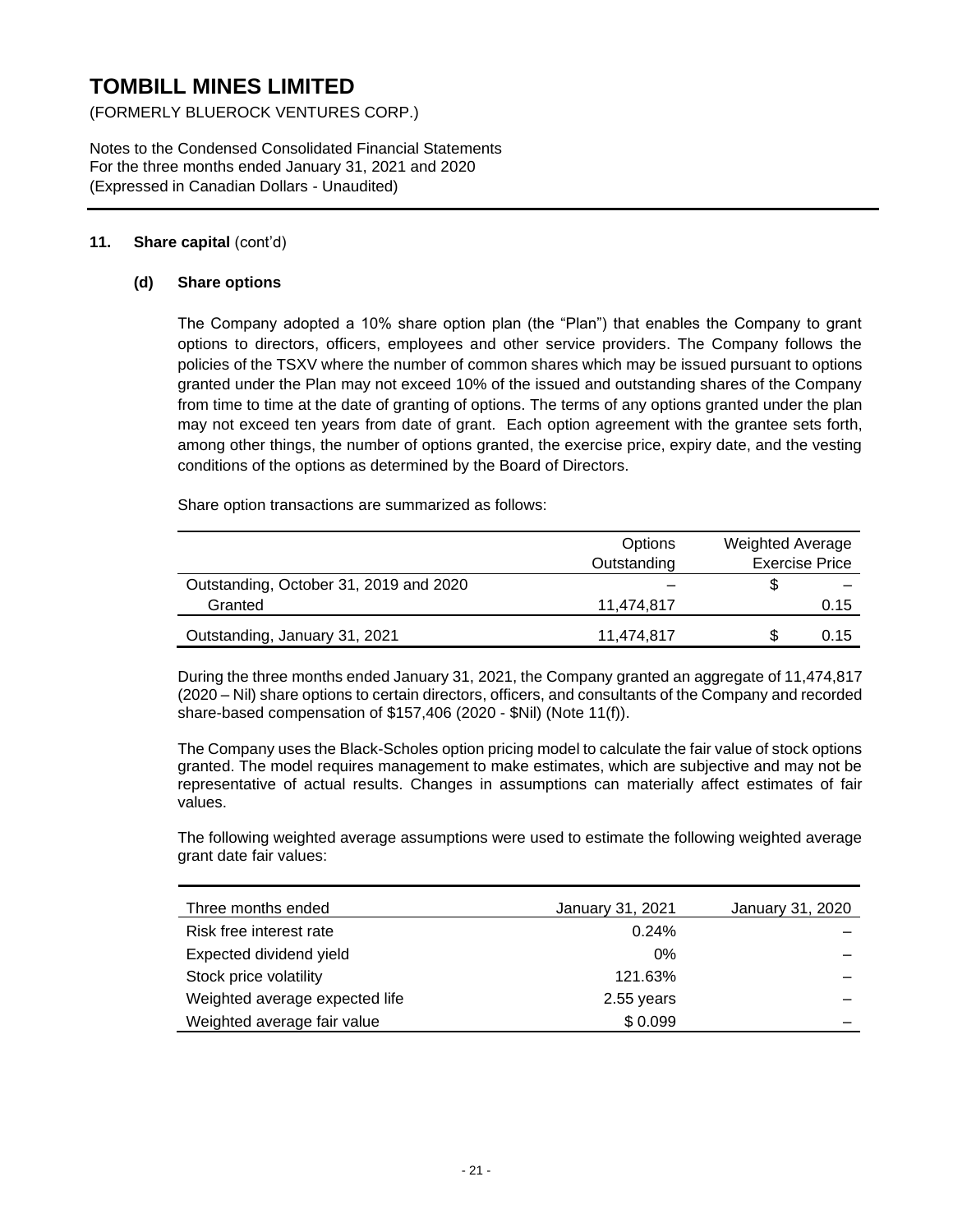(FORMERLY BLUEROCK VENTURES CORP.)

Notes to the Condensed Consolidated Financial Statements For the three months ended January 31, 2021 and 2020 (Expressed in Canadian Dollars - Unaudited)

### **11. Share capital** (cont'd)

#### **(d) Share options**

Share options outstanding and exercisable at January 31, 2021 are summarized as follows:

| Number of Options | Exercise<br>Price | <b>Expiry Date</b> | Remaining<br>Life of Options<br>(Years) | <b>Number of Option:</b><br>Exercisable |
|-------------------|-------------------|--------------------|-----------------------------------------|-----------------------------------------|
| 1,147,481         | \$ 0.15           | December 31, 2022  | 1.92                                    | 1,147,481                               |
| 1,721,223         | \$0.15            | December 31, 2023  | 2.92                                    |                                         |
| 3,786,690         | \$0.15            | December 31, 2024  | 3.92                                    |                                         |
| 4,819,423         | \$0.15            | December 31, 2025  | 4.92                                    |                                         |
| 11,474,817        | \$0.15            |                    | 3.99                                    | 1,147,481                               |

#### **(e) Warrants**

During the three months ended January 31, 2021, the Company issued the following warrants:

- (i) 7,997,000 share purchase warrants at an exercise price of \$0.23 per common share until December 9, 2022 in connection to the flow-through private placement of 15,994,000 units for total gross proceeds of \$2,639,010 (Note 11(b)(iv)). Included in the gross proceeds of the flowthrough private placement was proceeds of \$160 for the share purchase warrants which is included in reserves (Note 11 (f));
- (ii) 12,869,967 share purchase warrants at an exercise price of \$0.23 per common share until December 9, 2022 in connection to the private placement of 25,739,934 units for total gross proceeds of \$3,860,990 (Note 11(b)(v)); and
- (iii)3,338,714 non-transferable Agents' Warrants at an exercise price of \$0.15 per common share until December 9, 2022 in connection to the flow-through and non flow-through private placements (Note 11(b)(iv) and (v)). The Company recorded \$319,639 (2020 - \$Nil) in reserves on the Agent's Warrants (Note 11(f)).

As at January 31, 2021, the following warrants were outstanding:

|                     | Expiry Date      | Number<br>of Warrants | Weighted<br>Average<br><b>Exercise Price</b> | <b>Weighted Average</b><br>Remaining Life |
|---------------------|------------------|-----------------------|----------------------------------------------|-------------------------------------------|
| Agent's<br>Warrants | December 9, 2022 | 3,338,714             | \$0.15                                       | 1.85 years                                |
| Warrants            | December 9, 2022 | 20,866,967            | \$0.23                                       | 1.85 years                                |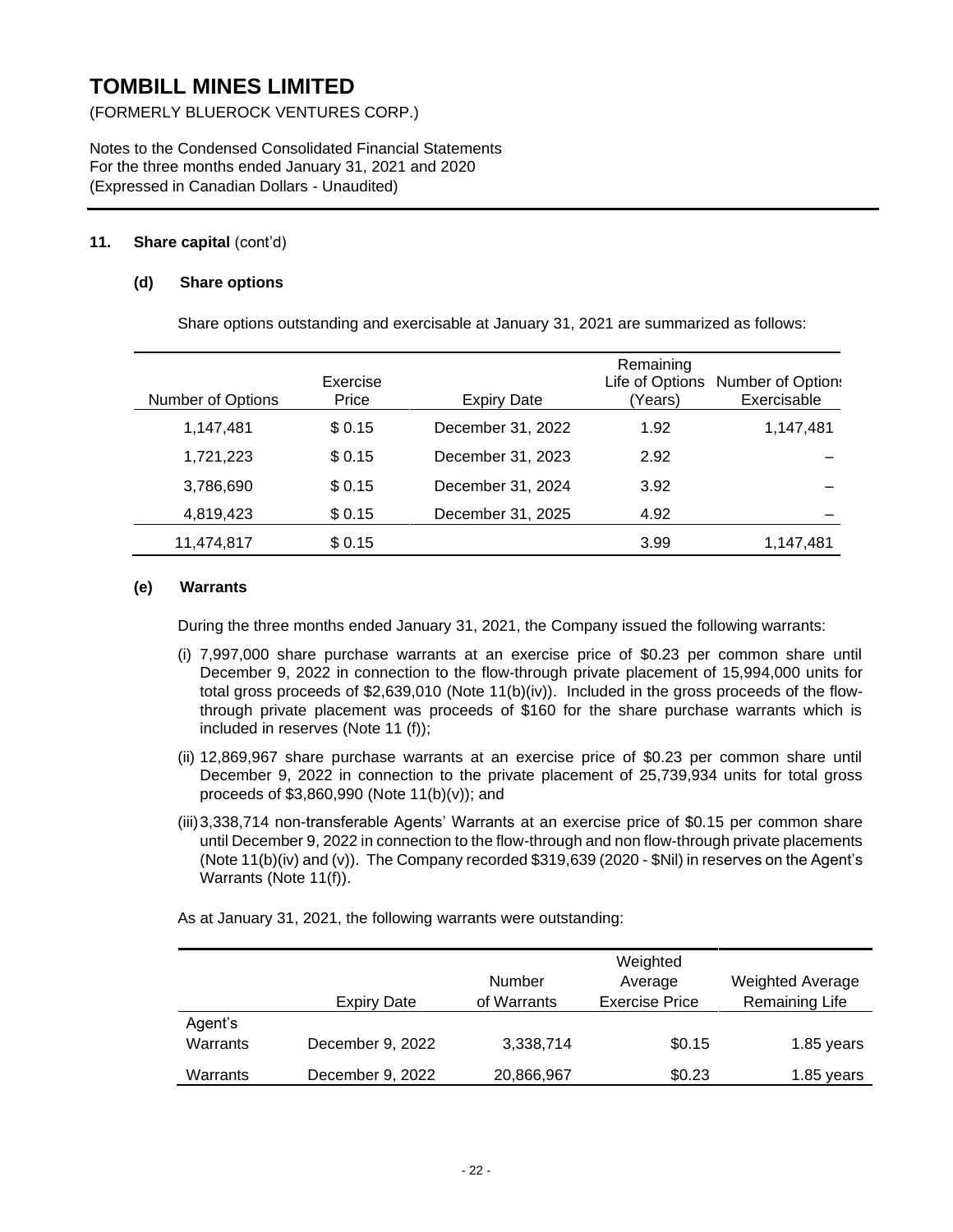(FORMERLY BLUEROCK VENTURES CORP.)

Notes to the Condensed Consolidated Financial Statements For the three months ended January 31, 2021 and 2020 (Expressed in Canadian Dollars - Unaudited)

## **11. Share capital** (cont'd)

## **(e) Warrants** (cont'd)

The fair value of the agent's warrants granted was calculated using the Black-Scholes option pricing model with the following weighted average assumptions:

| Three months ended January 31, | 2021    | 2020 |
|--------------------------------|---------|------|
| Risk free rate                 | 0.27%   |      |
| Dividend yield                 | $0\%$   |      |
| Weighted average volatility    | 128.72% |      |
| Weighted average expected life | 2 years |      |
| Weighted average fair value    | \$0.096 |      |

## **(f) Reserves**

|                                    | Options and agent<br>warrants |         | Finance<br>warrants |     | Total |         |
|------------------------------------|-------------------------------|---------|---------------------|-----|-------|---------|
| Balance, October 31, 2019 and 2020 | \$                            |         | - 5                 |     | S     |         |
| Warrants issued (Note 11(e))       |                               |         |                     | 160 |       | 160     |
| Agents' warrants (Note 11(e))      |                               | 319,639 |                     |     |       | 319,639 |
| Options (Note 11(d))               |                               | 157,406 |                     |     |       | 157,406 |
| Balance, January 31, 2021          | S.                            | 477.045 | S                   | 160 | S     | 477.205 |

## **12. Related party transactions**

Key management personnel includes persons having the authority and responsibility for planning, directing, and controlling the activities of the Company as a whole. Key management personnel comprise of the directors of the Company, executive and non-executive, and officers.

The remuneration of the key management personnel during the three months ended January 31, 2021 and 2020 were as follows:

| January 31,                    |   | 2021   |    | 2020 |
|--------------------------------|---|--------|----|------|
| <b>Chief Executive Officer</b> | S | 20,679 | S  |      |
| <b>Chief Financial Officer</b> |   | 14,648 |    |      |
| Total                          | S | 35,327 | ۰D | _    |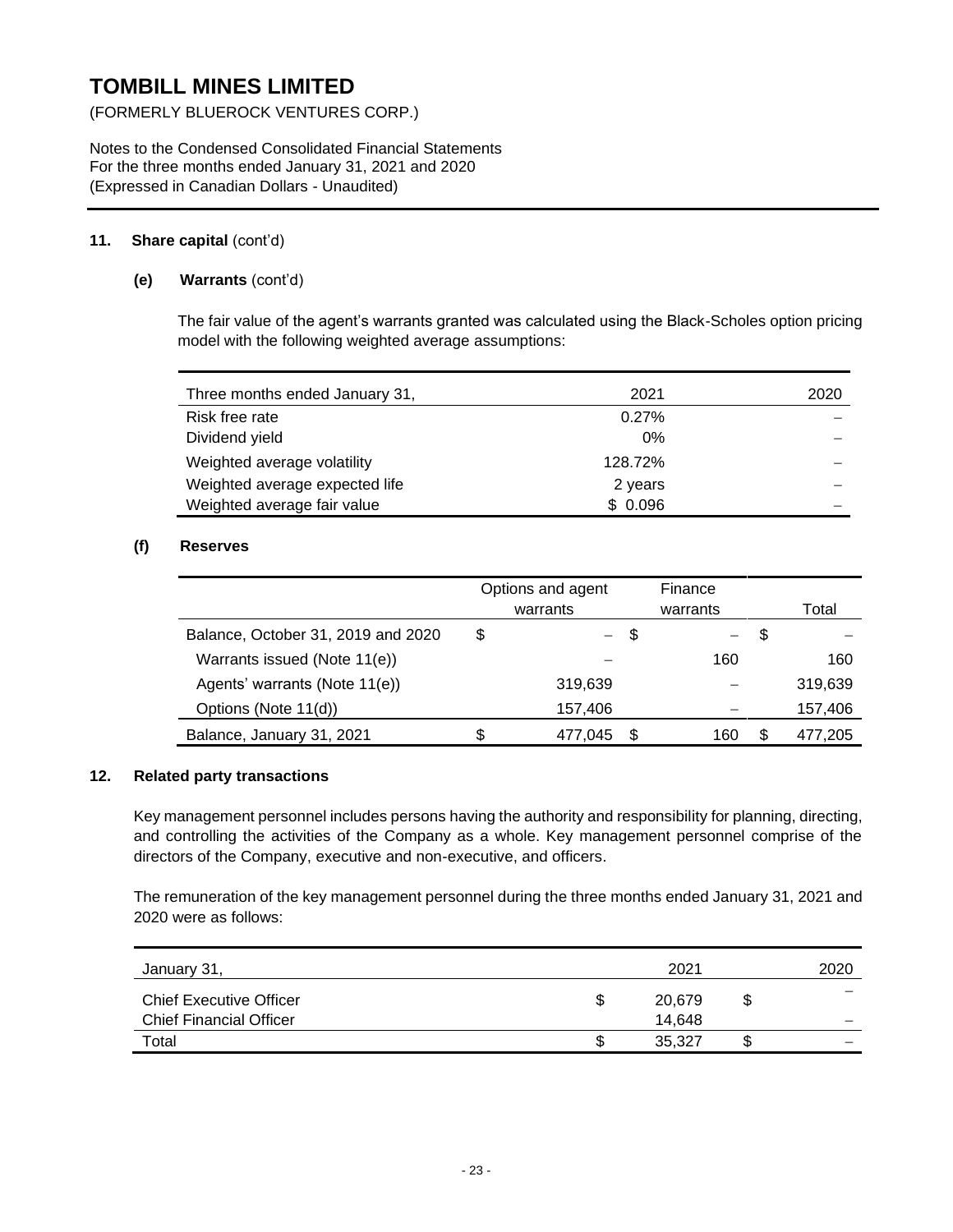(FORMERLY BLUEROCK VENTURES CORP.)

Notes to the Condensed Consolidated Financial Statements For the three months ended January 31, 2021 and 2020 (Expressed in Canadian Dollars - Unaudited)

## **12. Related party transactions** (cont'd)

During the three months ended January 31, 2021, the Company:

- (i) Paid or accrued \$24,000 (2020 \$Nil) for consulting services provided by Ian Stalker, a director of the Company.
- (ii) Prior to the completion of the Transaction, 7,236,001 common shares were issued for consulting services at a fair value of \$1,085,400 to a Trust in which Adam Horne, a director and officer of the Company, is a beneficiary of.
- (iii)Prior to the completion of the Transaction, 4,932,610 common shares were issued for consulting services at a fair value of \$739,892 to a company controlled by Ian Stalker, a director and officer of the Company.
- (iv) Recognized an aggregate of \$151,947 (2020 \$Nil) in share based compensation on the vested portion of stock options granted to directors and officers of the Company.

During the three months ended January 31, 2020, the Company was inactive until the completion of the Transaction.

As at January 31, 2021, \$Nil (October 31, 2020 - \$140,001) is owed to shareholders of the Company. These balances are non-interest bearing with no specific terms of repayment and are unsecured.

## **13. Financial and capital risk management objectives and policies and fair value**

The Company is exposed to various financial instrument risks and assesses the impact and likelihood of this exposure.

These risks include liquidity risk, credit risk, currency risk, and interest rate risk. Where material, these risks are reviewed and monitored by the Board of Directors.

a) Liquidity Risk

Liquidity risk arises through the excess of financial obligations over available financial assets due at any point in time. The Company's objective in managing liquidity risk is to maintain sufficient readily available reserves in order to meet its liquidity requirements at any point in time. The Company achieves this by maintaining sufficient cash and cash equivalents. As at January 31, 2021, the Company was holding cash deposits of \$3,573,971 to settle current liabilities of \$470,198. Management believes it has sufficient funds to meet its current obligations as they become due and to fund its exploration projects and administrative costs.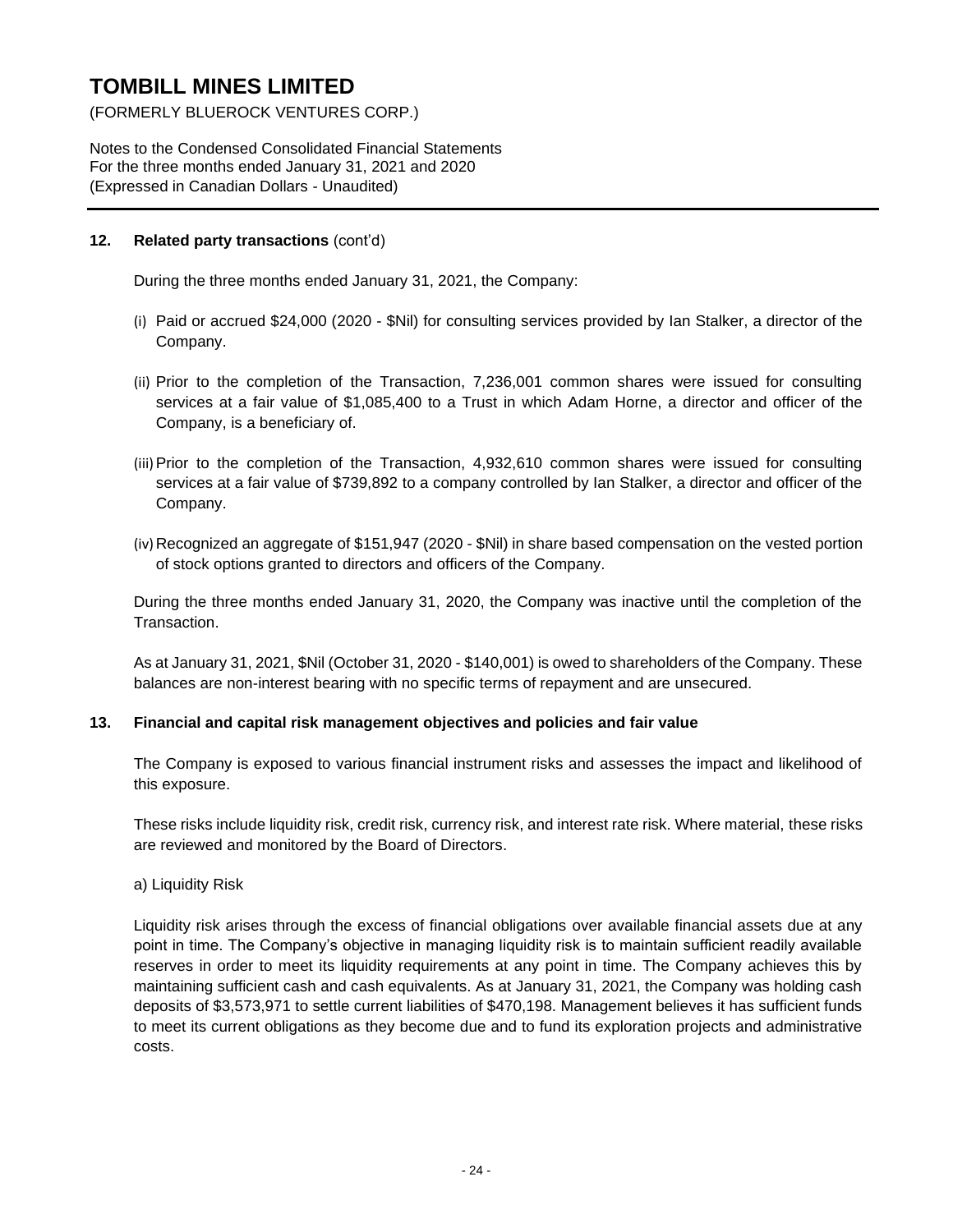(FORMERLY BLUEROCK VENTURES CORP.)

Notes to the Condensed Consolidated Financial Statements For the three months ended January 31, 2021 and 2020 (Expressed in Canadian Dollars - Unaudited)

### **13. Financial and capital risk management objectives and policies and fair value** (cont'd)

#### b) Credit Risk

Credit risk is the risk of potential loss to the Company if the counterparty to a financial instrument fails to meet its contractual obligations. The Company's credit risk is primarily attributable to cash and investments. The Company maintains its cash with high-credit quality financial institutions, thus limiting its exposure to credit risk on such financial assets.

The Company's secondary exposure to credit risk is on its receivables. This risk is minimal as receivables consist primarily of refundable government sales taxes and interest accrued on GIC investments.

#### *Market risk*

Market risk is the risk of loss that may arise from changes in market factors such as interest rates, foreign exchange rates, and commodity and equity prices. These fluctuations may be significant and the Company, has exposure to these risks.

#### i) Interest Rate Risk

The Company's exposure to interest rate risk arises from the interest rate impact on its cash and investments. The Company's practice has been to invest cash at floating rates of interest, in cash equivalents, in order to maintain liquidity, while achieving a satisfactory return for shareholders. There is minimal risk that the Company would recognize any loss as a result of a decrease in the fair value of any guaranteed bank investment certificates and cash as they are generally held with large financial institutions.

#### ii) Currency Risk

The Company operates in Canada and is therefore not exposed to significant foreign exchange risk arising from transactions denominated in a foreign currency.

#### iii) Price Risk

The Company is exposed to price risk with respect to commodity and equity prices. Equity price risk is defined as the potential adverse impact on the Company's earnings due to movements in individual equity prices or general movements in the level of the stock market. Commodity price risk is defined as the potential adverse impact on earnings and economic value due to commodity price movements and volatilities. The Company closely monitors certain commodity prices, individual equity movements, and the stock market to determine the appropriate course of action to be taken by the Company.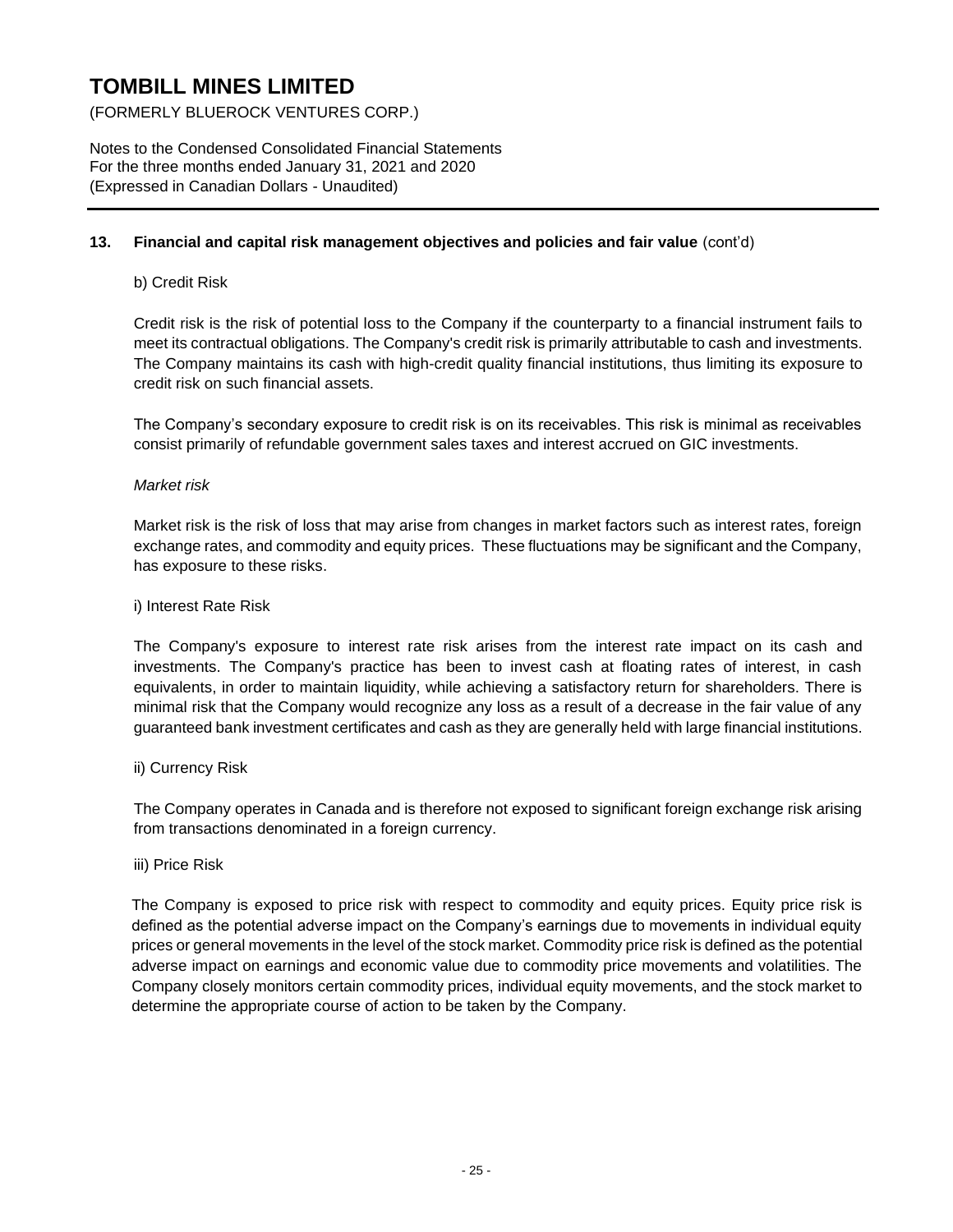(FORMERLY BLUEROCK VENTURES CORP.)

Notes to the Condensed Consolidated Financial Statements For the three months ended January 31, 2021 and 2020 (Expressed in Canadian Dollars - Unaudited)

#### **13. Financial and capital risk management objectives and policies and fair value** (cont'd)

Fair Value Hierarchy

The statements of financial position carrying amounts for cash and cash equivalents, investments, and trades payable approximate fair value due to their short-term nature.

Financial instruments measured at fair value are classified into one of three levels in the fair value hierarchy according to the relative reliability of the inputs used to estimate the fair values. The three levels of the fair value hierarchy are:

Level 1 - Unadjusted quoted prices in active markets for identical assets or liabilities;

Level 2 - Inputs other than quoted prices that are observable for the asset or liability, either directly or indirectly; and

Level 3 - Inputs that are not based on observable market data.

The Company's financial instruments at January 31, 2021 are classified as follows:

|                              | <b>FVTPL</b>    | <b>Amortized cost</b> |
|------------------------------|-----------------|-----------------------|
| <b>Financial assets</b>      |                 |                       |
| Cash                         | \$<br>3,573,971 |                       |
| Investment                   | 2,000,000       |                       |
| <b>Financial Liabilities</b> |                 |                       |
| Trade payables               |                 | \$<br>218,452         |
|                              | \$<br>5,573,971 | \$<br>218,452         |

Capital Management

The Company manages its capital to safeguard the Company's ability to continue as a going concern, so that it can continue to provide adequate returns to shareholders and benefits to other stakeholders, and to have sufficient funds on hand for business opportunities as they arise.

The Company manages the capital structure and makes adjustments to it in the light of changes in economic conditions and the risk characteristics of the underlying assets. In order to maintain or adjust the capital structure, the Company may issue new shares through short-form prospectuses, private placements, sell assets, incur debt, or return capital to shareholders. There were no changes in the Company's approach to capital management during the period. In the management of capital, the Company includes the components of shareholders' equity, as well as cash. As at January 31, 2021, the Company is not subject to externally imposed capital requirements. There have been no changes to the Company's approach to capital management during the period.